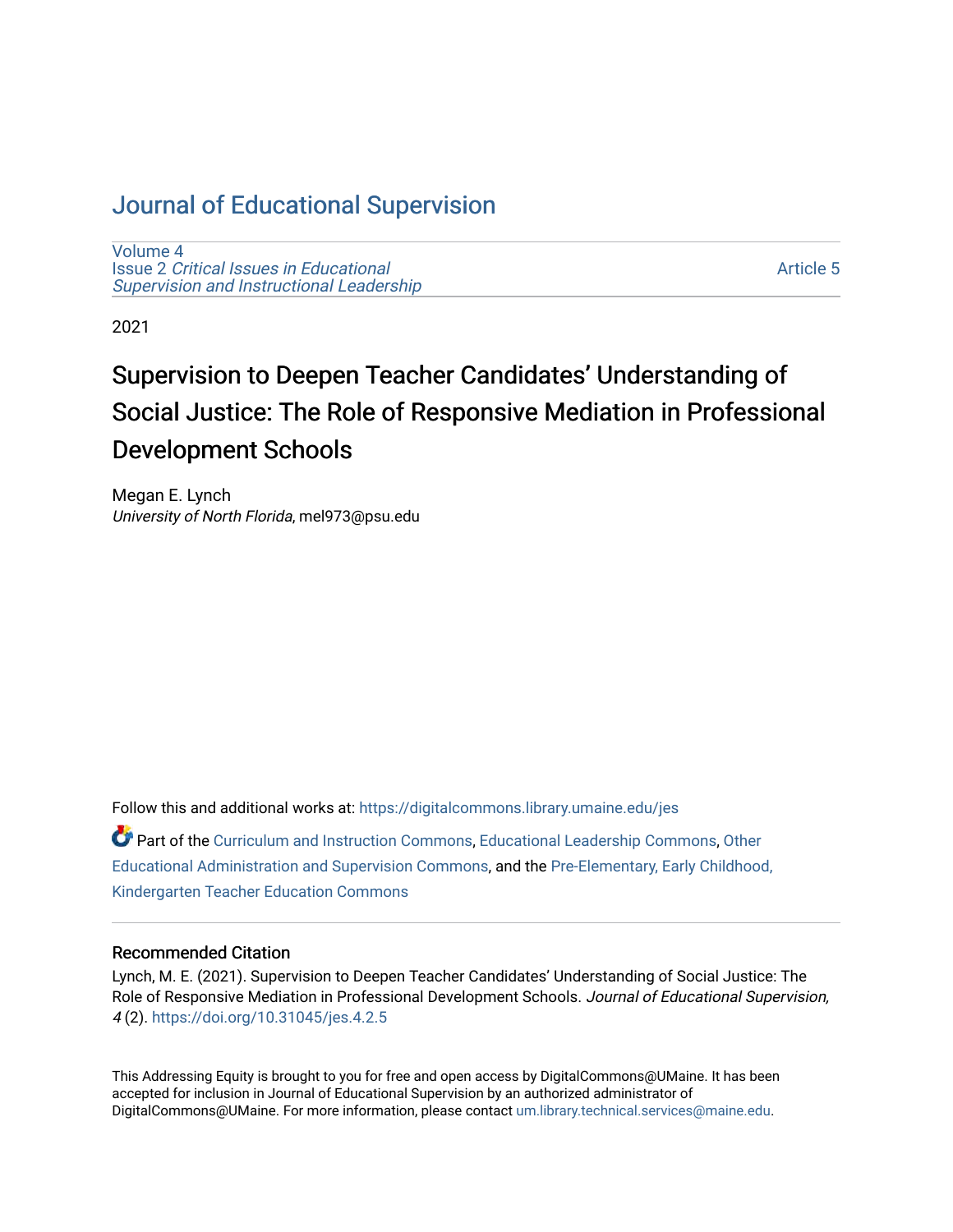**Supervision to Deepen Teacher Candidates' Understanding of Social Justice: The Role of Responsive Mediation in Professional Development Schools**

Journal of Educational Supervision  $80 - 100$ Volume 4, Issue 2, 2021 DOI: <https://doi.org/10.31045/jes.4.2.5> <https://digitalcommons.library.umaine.edu/jes/>

# **Megan E. Lynch<sup>1</sup>**

## **Abstract**

Those responsible for supervising teacher candidates have an obligation to promote socially just pedagogies. In this paper, I investigate my own supervisory practice as a novice supervisor in my mediation of a teacher candidate's understanding of social justice. I rely on a sociocultural theoretical perspective (Vygotsky, 1978) and the psychological tool of responsive mediation (Johnson & Golombek, 2016) for my supervisory practice and an anti-capitalist interpretation of socially just teaching (Apple, 2004; Ayers, 2010; Bowles & Gintis, 2011). Through a microgenetic analysis (Wertsch, 1985) of a post-observation transcript, I empirically document the developmental opportunities that take place over a span of 15 minutes and how my responsive mediation shaped how the teacher candidate shifted to talking about socially just teaching differently. Implications for an expanding conception of social justice in supervision and the introduction of a theoretical perspective for the dialectical unity of supervision and teacher candidate development are discussed.

## **Keywords**

instructional supervision; sociocultural theory; responsive mediation; social justice; socially just teaching; supervision for social justice; neoliberalism

**Corresponding Author:** Megan E. Lynch (College of Education & Human Services, University of North Florida, 1 UNF Drive, Jacksonville, FL, 32224, USA) email: m.lynch@unf.edu

<sup>1</sup> University of North Florida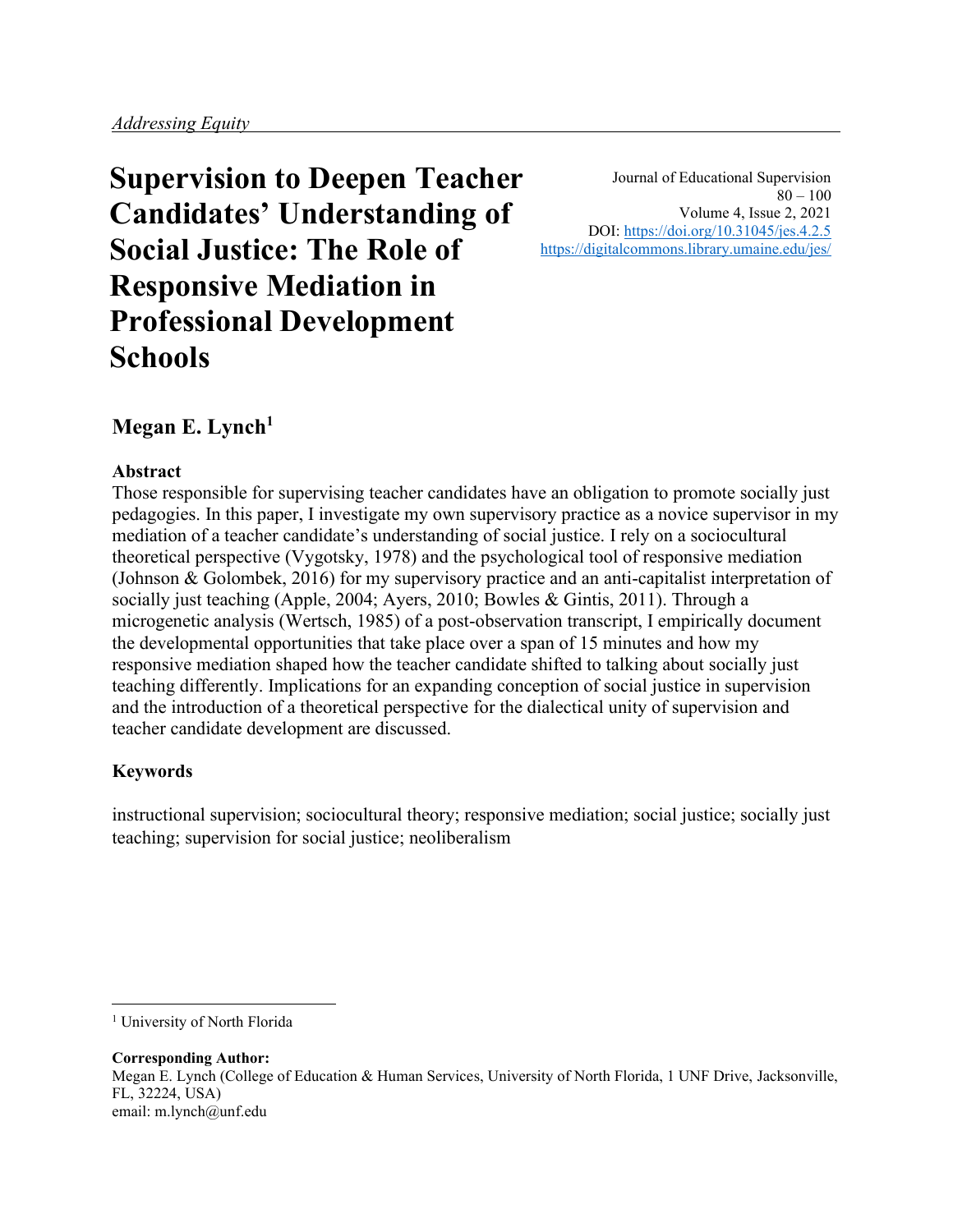#### **Introduction**

In the months that I drafted this article, the murders of Ahmaud Arbery, Breonna Taylor, and George Floyd flooded the news. Black Lives Matter supporters took a stand against the police state, hopefully leading to long-lasting systemic change across the United States. We saw Amy Cooper, a White woman in Central Park, abuse her dog and call the cops on an innocent Black man knowing what that phone call could lead to. Don Lemon's headline on CNN read "Two Deadly Viruses are Killing Americans: COVID-19 and Racism." There are strengthened calls for abolitionist teaching, defunding/abolishing police, and removing police from schools. For those of us who engage in supervision, what are we doing to affect change? Our students, and ourselves, are deeply affected by the racism that led to these horrific events. What will our work do to make not just schools a better place, but society as a whole?

Scholars in supervision (Glanz, 2006; Glickman et al., 2014; Nolan & Hoover, 2004; Pajak, 1993; Sergiovanni & Starratt, 2002) espouse a supervisory platform that calls for enhanced student learning and the creation of equitable student opportunities. In recent literature, supervision scholars have attempted to shift focus to more equity-oriented work (Lynch, 2018; Jacobs, 2006; Jacobs et al., 2014; Jacobs & Casciola, 2016; Willey & Magee, 2019). Recent scholarship has also incorporated new methodological and philosophical approaches to research (Buchanan, 2018; Haberlin, 2019) and increased attention on preservice teacher preparation programs (Burns et al., 2016; Burns & Yendol-Hoppey, 2015). In doing so, these current approaches build on the foundational roots of supervision, yet, as Glanz and Zepeda (2016) point out, the field of supervision has "lingered, at best, and has remained stagnant and uninfluential at worst" (p. 1) and as Glanz and Hazi (2019) note, the field has struggled for legitimacy and visibility.

Responding to Mette's (2019) call for the future of supervision to propel forward and reclaim relevance, and in particular his call for more critical analyses of supervision and new empirical research, this paper investigates my own supervisory practice as a novice supervisor mediating a teacher candidate's understanding of socially just teaching in a post-observation debrief. I do so through an analysis of one post-observation transcript in order to empirically document the learning and developmental possibilities that take place over just a span of 15 minutes. I demonstrate how my supervision shaped how the teacher candidate began to talk about socially just teaching more critically by the end of the session. The research questions that guide this study are: 1) What is the character and quality of the supervisor's responsive mediation of the teacher candidate's development of socially just teaching? and 2) How/what does the teacher candidate take up in the supervisor's responsive mediation?

## **Conceptual Framework**

This section is organized around the *Supervision for Social Justice* framework put forth by Jacobs and Casciola (2016). In their 2016 article, Jacobs and Casciola first identify the strands in the supervision literature that undergird supervision for social justice. They include a moral imperative, a stance of critical inquiry, and culturally responsive supervision. Jacobs and Casciola then illustrate the process of supervision for social justice in the following sequence: 1) reflection and development of the supervisor's own lens for social justice, 2) the influence of the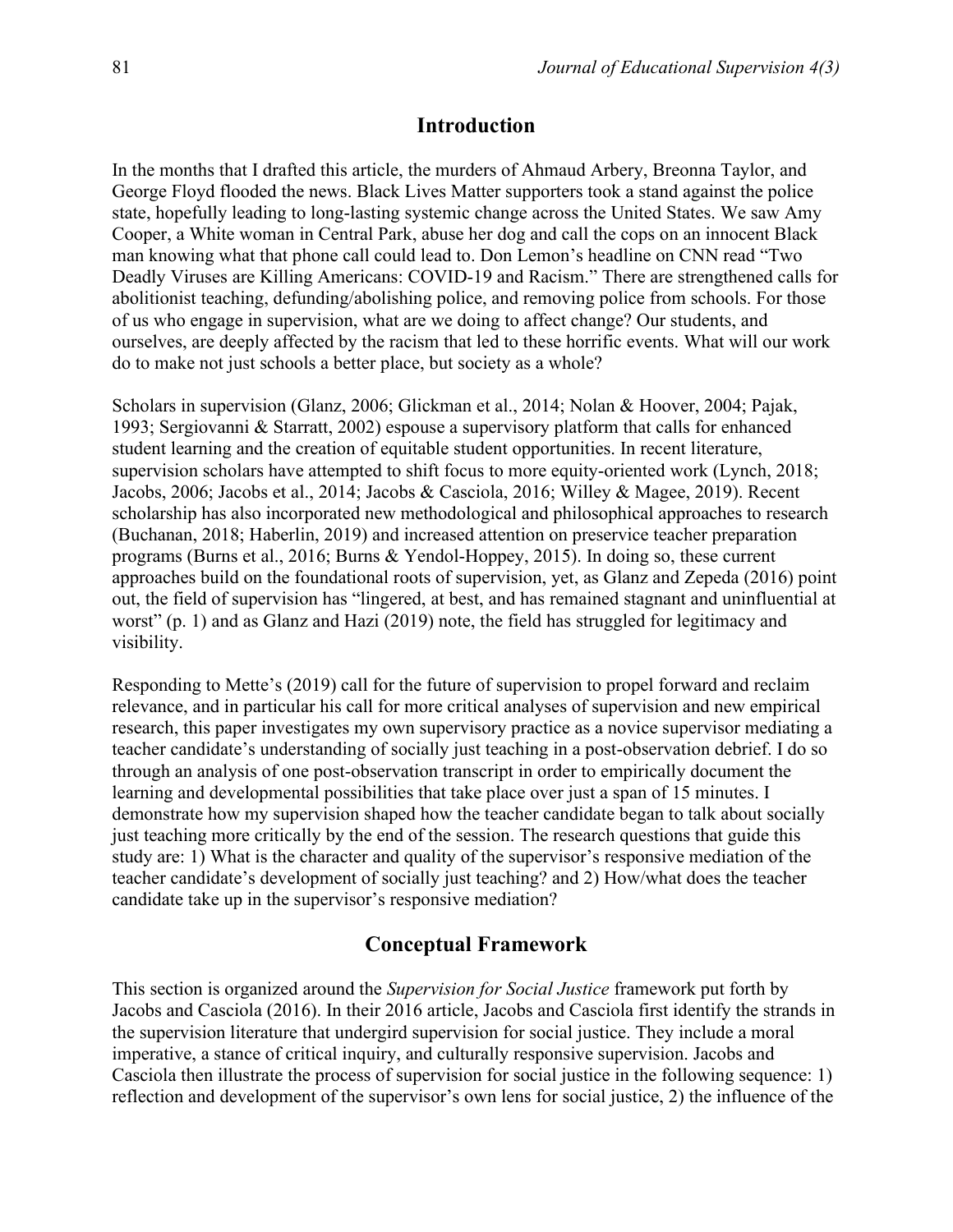supervisor's platform, knowledge, and skills on how they support teachers in supervisory tasks, and 3) the development of the teacher's platform and pedagogy for social justice. For the authors, "[t]he ultimate goal of supervision for social justice is to promote teacher learning to support change toward greater social justice" (p. 225).

In this section, I follow Jacobs  $& Casciola's (2016)$  supervision for social justice and first explicate my social justice lens as a supervisor. Following, I will introduce responsive mediation as a way to conceptualize some of the knowledge and skill base of supervision. In the Data Analysis section, the data will show, what Jacobs and Casciola (2016) explain as the third step in the process, how the teacher candidate's platform undergoes transformation from the start to the end of the conversation.

#### **Supervisor Platform Development: My (Current) Social Justice Lens**

U.S. society (and even global society) is a complex political economic system built on slavery and supported through capitalism (Bowles & Gintis, 2011; Hannah-Jones et al., 2019). It is impossible to isolate structures that were created in and currently exist within U.S. society. In the same way that we cannot disentangle housing, health care, or policing from our societal structure, it is impossible to understand the PreK-12 public and private educational system without understanding its place in society as well. As explained by the Kirwan Institute (2012, p. 3), "together, these structures form a system—a "web of opportunity"—and a person's location within this web significantly influences that individual's chances for happiness and success in life." Not only that, these opportunities and disadvantages accumulate over time. A systems approach allows us to recognize that the PreK-12 educational system is not broken, but it was built this way.

Educational research has well-documented structural inequalities in schooling. To name some of the disparities experienced by minoritized students: lack of representation of diverse voices (Ladson-Billings, 1995), opportunity gaps stemming from lack of access to high-quality curriculum and being negatively tracked and ability grouped (Bettie, 2014; Delpit, 2012; Ladson-Billings, 1995; Milner, 2020), unequal funding and resources because of de facto segregation (Kozol, 1991), and abuse of discipline and punishment that floods the school-to-prison pipeline (Advancement Project, 2005; Hemez et al., 2019).

Yet listing the disparities and orienting towards closing this gap can set the baseline for achievement at the level of the higher-performing group; however, even the most successful groups of students are never at 100% success rates. Moreover, a concern with using a disparities approach is faulty assumptions about where to place blame (Powell, 2013, p. 3). The blame does not rest on individuals, and it should not stigmatize or reinforce negative stereotypes for those that are negatively impacted. This results in individualized, deficit beliefs that lead to supervisors asking questions like *How do we get minoritized students to care about their education?* when the question should be *How can we create an education system that values and supports the lives of minoritized students?* Instead, by taking a structural marginality perspective, we can "shift in focus from people and individuals to structures and institutions," and when we see those structures "unevenly distribute opportunities or depress life changes along the axis of race, it can be described as a structural racialization" (Powell, 2013, p. 3). It is evident that at an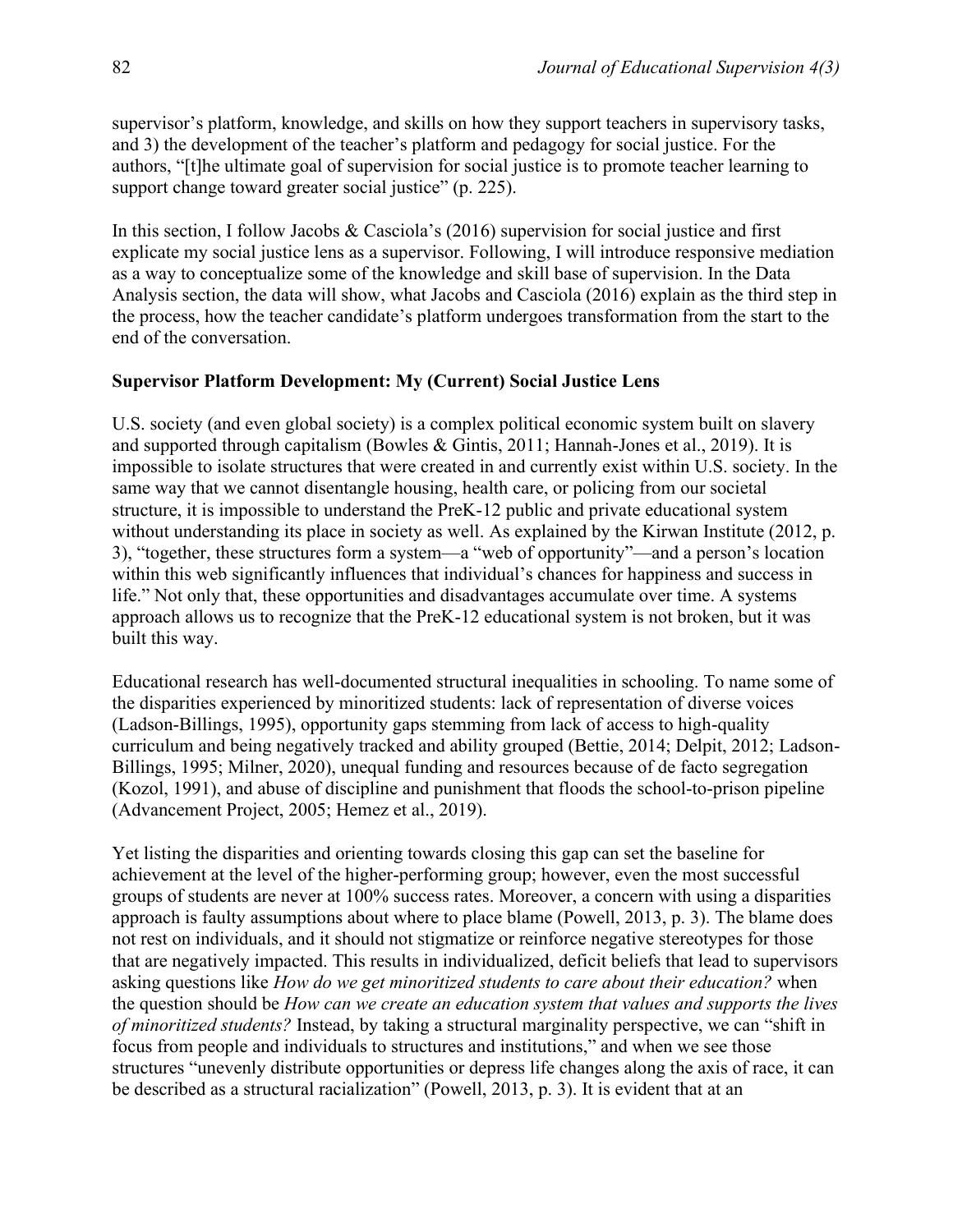institutional-level, schools stratify society in such a way that it is impossible for all students to achieve academic success, in turn reproducing class hierarchies, a central component of a capitalist society (Apple, 2004; Block, 2018; Bowles & Gintis, 2011).

Nevertheless, this critical lens is less common in preservice teacher education courses. In an analysis of the typology of multicultural education course syllabi, Gorski (2009) found that the vast majority – 73.4% – represented "conservative" or "liberal" approaches whereas only 28.9% represented critical approaches. The conservative and liberal approaches can be described as teaching the "other", teaching with cultural sensitivity and tolerance, or teaching with multicultural competence. The critical approaches are described as teaching in a sociopolitical context or teaching as resistance and counter-hegemonic practice. In a critical approach, the focus is on institutional analysis, consideration of the larger sociopolitical context, and engagement of critical and postcolonial theories. The goals include "engag[ing] teachers in a critical examination of the systemic influences of power, oppression, dominance, inequity, and injustice on school, from their own practice to institutional and federal education policy" while also "prepar[ing] teachers to be change agents" as well as "deconstructing and *acting against* oppression" (Gorski, 2009, p. 313, italics in original).

**Socially Just Teaching.** In line with a critical approach in teacher education preparation, at the time of this study, I envisioned socially just teacher candidates (SJ TCs) as ones who are consistently working towards the eradication of all inequalities in and of schooling through critical pedagogy (Freire, 1970). In practice, I hope to see SJ TCs *begin to* both recognize and address issues of social justice when they arise at any point of the school day (Dyches & Boyd, 2017). In order to do so, they must also be able to ask questions in order to understand how and why those injustices exist by thinking beyond the four walls of the classroom. Schools are not a vacuum; they operate as a site of reproduction and are part of the same society that creates and sustains inequities (Dyches & Boyd, 2017; Love, 2019). At the same time, this allows SJ TCs to be able to understand their positioning and role in relation to the structures and institutions. They can do this by critically evaluating whose and what knowledge, habits, and values are of most worth. Constructs such as habitus and cultural capital (Bourdieu, 1977; Bourdieu & Passeron, 1977), for example, allow SJ TCs to reflect inwards on those that hold power, and constructs such as students' funds of knowledge (Moll et al., 1992) and community cultural wealth (Yosso, 2005) allow for SJ TCs to validate and draw upon students' ways of knowing and being. In other words, the goal is not to encourage superficial approaches to multiculturalism (Banks, 1993) that stop at celebrating differences among different student populations. Instead, they must begin to employ a critical approach (Gorski, 2009) in order to see and transform how oppression and power operate in schools.

To do this, SJ TCs require time and space to identify and unpack the ideologies present in our society, a capitalist/neoliberal society, and how they obfuscate the truth (Apple, 2004; Bowles & Gintis, 2011). This can, for example, lead teachers to reflect on how they have "bought into" the rhetoric of individualism, linking Positive Behavioral Interventions and Supports (PBIS) models to economic models of capital exchange, and ranking and comparing "high" and "low" students. By being able to uncover these ideologies and work towards "unlearning" them, SJ TCs can begin to intentionally support more democratic practices as an answer to the capitalist ideologies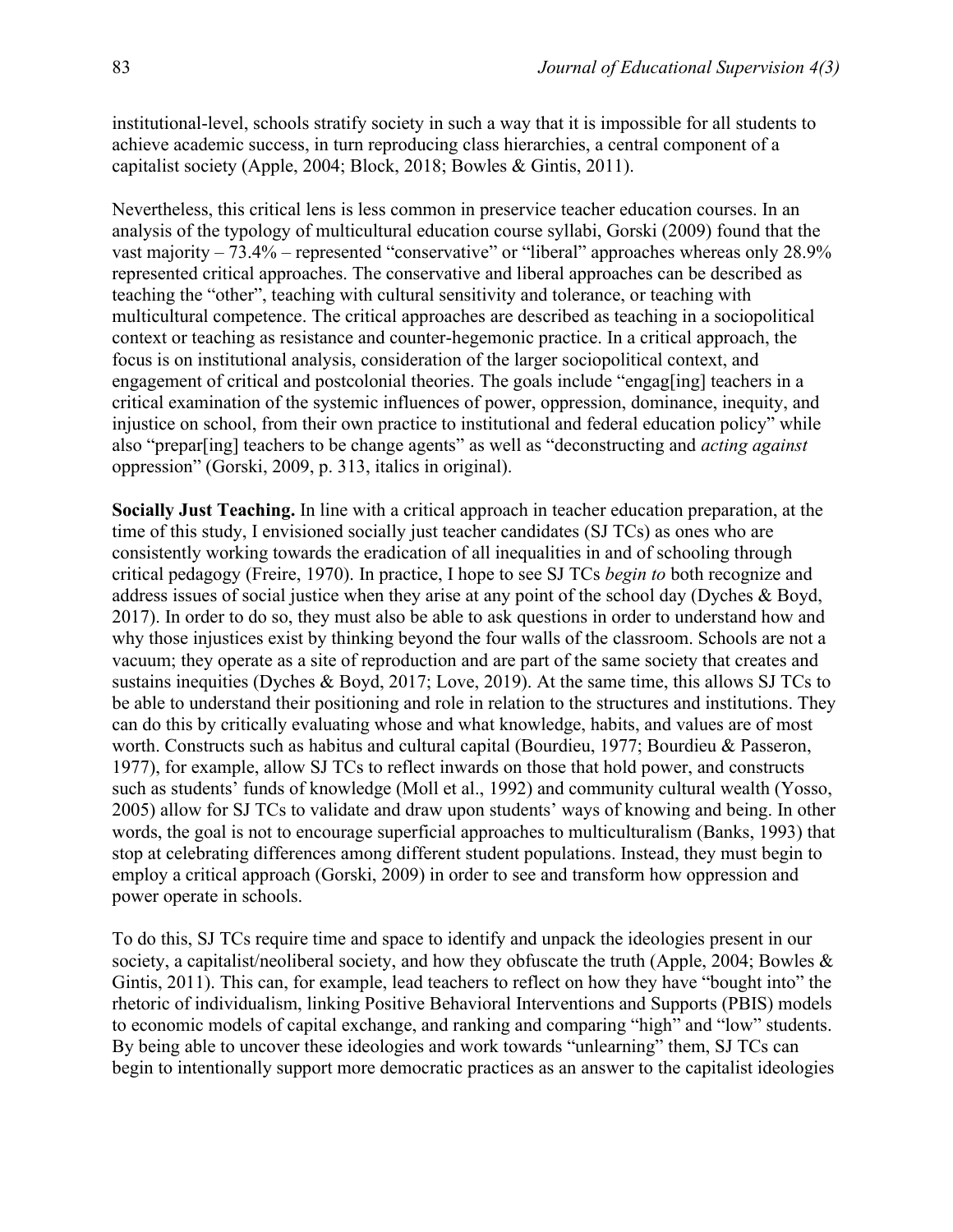(Apple, 2004; Ayers, 2010). This also allows SJ TCs to see that teaching *is* a political act (Picower, 2012).

Thus, while awareness-raising is a central step in socially just teaching, it is not sufficient on its own. Socially just teaching is a form of activism (Ayers, 2016; Love, 2019; Picower, 2012). Socially just TCs must develop the ability to recognize *and* confront injustices in the classroom. They are learning to seek out root causes of inequalities and work alongside their students towards eradicating the ideologies and structures that perpetuate those inequalities (Freire, 1970).

#### **Engaging in the Task of Supervision to Support Teachers' Social Justice Lens**

The knowledge base and skill base (technical, interpersonal, and pedagogical) for engaging in supervisory tasks can be linked back to several key scholars. Glickman et al. (2014) argue that supervisors must have knowledge of adult learning and teacher development, as well as interpersonal skills to build relationships and technical skills of observing, planning, and assessing effective instruction. Similarly, Costa and Garmston (2016) provide supervisors with a number of strategies for building teachers' trust. They rely on neuropsychology to piece together a frame of mediators' skills (e.g., paralinguistic skills, response behaviors, providing data, structuring conversations, mediative questioning, and maintaining trust). Burns and Badiali (2016) identify six pedagogical skills based on empirical data of supervision in professional development school partnerships: noticing, ignoring, intervening, pointing, unpacking, and processing. Jacobs and Casciola (2016) provide examples of how specific skills such as the ones mentioned above can be used for supervision for social justice.

These knowledge and skill bases have at times offered an eclectic guidebook of strategies. When not understood, selected, and used appropriately, supervisory practices are haphazardly applied, inconsistent, and/or superficial. Supervisory practices must be linked to theories of learning and development. In order to avoid these potential pitfalls, I offer *responsive mediation* (Johnson & Golombek, 2016, 2018, 2020) a concept within a sociocultural theoretical (SCT) approach (Vygotsky, 1978, 1934/2012) to provoke and explain the learning and development that takes place while engaging in supervisory tasks.

**Sociocultural Theory (SCT) and Responsive Mediation.** Vygotsky's theory of mind posits that human consciousness is mediated by social interactions and activities. This includes tools (e.g., maps, blueprints, hammers) and signs, or psychological tools (e.g., languages, numeric systems) (Kozulin, 1986; Lantolf & Thorne, 2006). Learning and development is socially mediated, but it has to be targeted at the "ripening" stages of development; it "marches ahead of development and leads it" (Vygotsky, 1978). In the activity of targeted mediation, a zone of proximal development (ZPD) emerges (Vygotsky, 1978). A ZPD is most-commonly defined as the distance between a learner's actual development, which is what a learner can achieve on their own independently, and their potential development, which is what that same learner can achieve with expert mediation. The development that happens in this space is not simply transferred into the mind, but it goes through a psychological process of internalization and externalization of everyday and academic/scientific concepts. The character and quality of the mediation shapes and is shaped by the learners' potential development. Each learner will internalize concepts differently according to their own *perezhivanie*, the dialectical unity of emotion and cognition.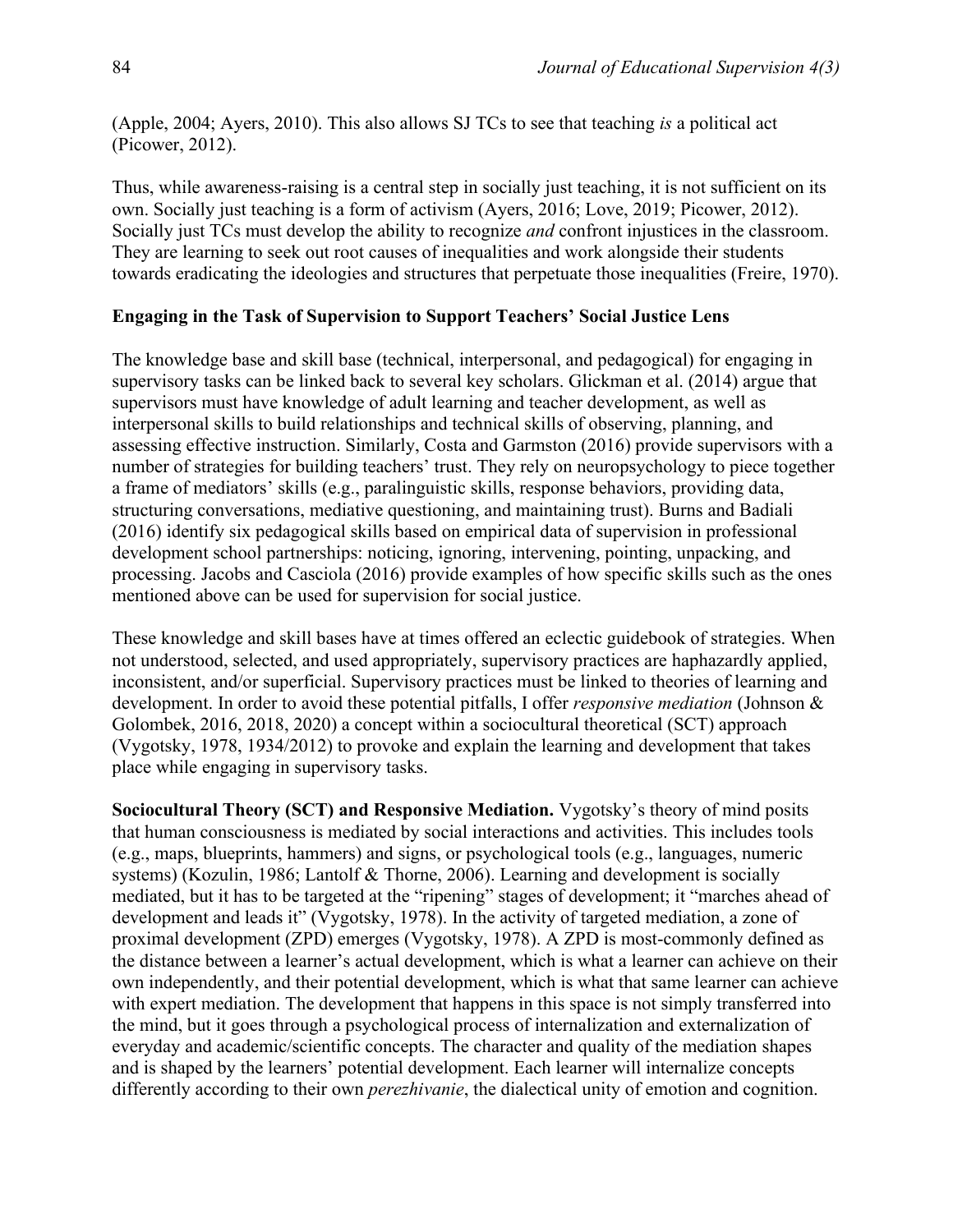Responsive mediation takes these essential Vygotskian SCT concepts and applies them to teacher education. In other words, it is the specific form of mediation that supervisors can enact with their teacher candidates<sup>2</sup>. For supervisors, taking a Vygotskian sociocultural theoretical stance necessitates targeting the mediation that supports the development and "becoming" (or transformation) of teachers, because teachers' cognitive development is made possible by mediation of signs, social interactions, and cultural artifacts. The internalization of sound pedagogical practices and knowledge through mediation of social interaction and cultural artifacts should be a priority for supervisors. It is in the process of externalization and internalization that a supervisor can "see" a teacher candidate's thinking.

Responsive mediation is a psychological (conceptual) tool that defines the "emergent, contingent, and responsive nature of teacher/teacher educator mediation" (Johnson & Golombek, 2016, p. 170). It is intentional and goal-directed support that "creat[es] the 'social conditions for the development' of L2 teacher/teaching expertise" (p. 164) so that supervisors can assist teachers as they transform their thinking. To effectively support teacher development, they must "be attuned to critical instances of teacher cognitive/emotional dissonance, recognize and capitalize on these as potential growth points, and create the conditions for responsive mediation to emerge" (Johnson & Golombek, 2016, p. 45). In other words, it focuses on the teachers' immediate and future needs. Supervisors engage in dialogic interactions, expose teachers to psychological tools, and recognize and intentionally direct teacher thinking. Johnson and Golombek (2016) add that all of this must be done with the self-reflexivity of what teacher educators are bringing to the table as well as explicit mention of the teacher educator's [supervisor's] intent.

Responsive mediation has also been found in mentor teachers' repertoire as part of mentormentee relationships in Masters of Teaching English as a Second Language student teaching practicums (Yoon & Kim, 2019). In their study, Yoon and Kim analyze the quality and character of the mediation provided by the mentor teachers, as opposed to just support or "assistance," as well as the uptake on the part of the mentee (practicum teacher). Their findings support Johnson and Golombek's claims that mediation is "dynamic and contingent upon the specific context in which mentoring occurred" and "the quality and character of mentor-mentee interactions during goal-directed activities was crucial to promoting mentees' learning" (Yoon & Kim, 2019, p. 104). More specifically, they found that "there were multiple instances in which a ZPD emerged during the mentor-mentee meeting, and this in turn opened up structured mediational spaces in which the mentor could provide responsive mediation" (p. 104).

Though much of the work in responsive mediation has focused on language teachers' beginning conceptions of teaching at the master's level, it also has value for both the practices of supervision as well as learning to become a more socially just teacher. Furthermore, by grounding the work in an SCT perspective, we can understand the microgenetic, or emerging, process of learning in activity more concretely, as opposed to "after" learning activity has taken place.

<sup>2</sup> Responsive mediation isn't exclusive to supporting teacher candidates. Responsive mediation also supports inservice teachers, veteran and novice; however, teacher candidates in professional development schools are the focus of this study.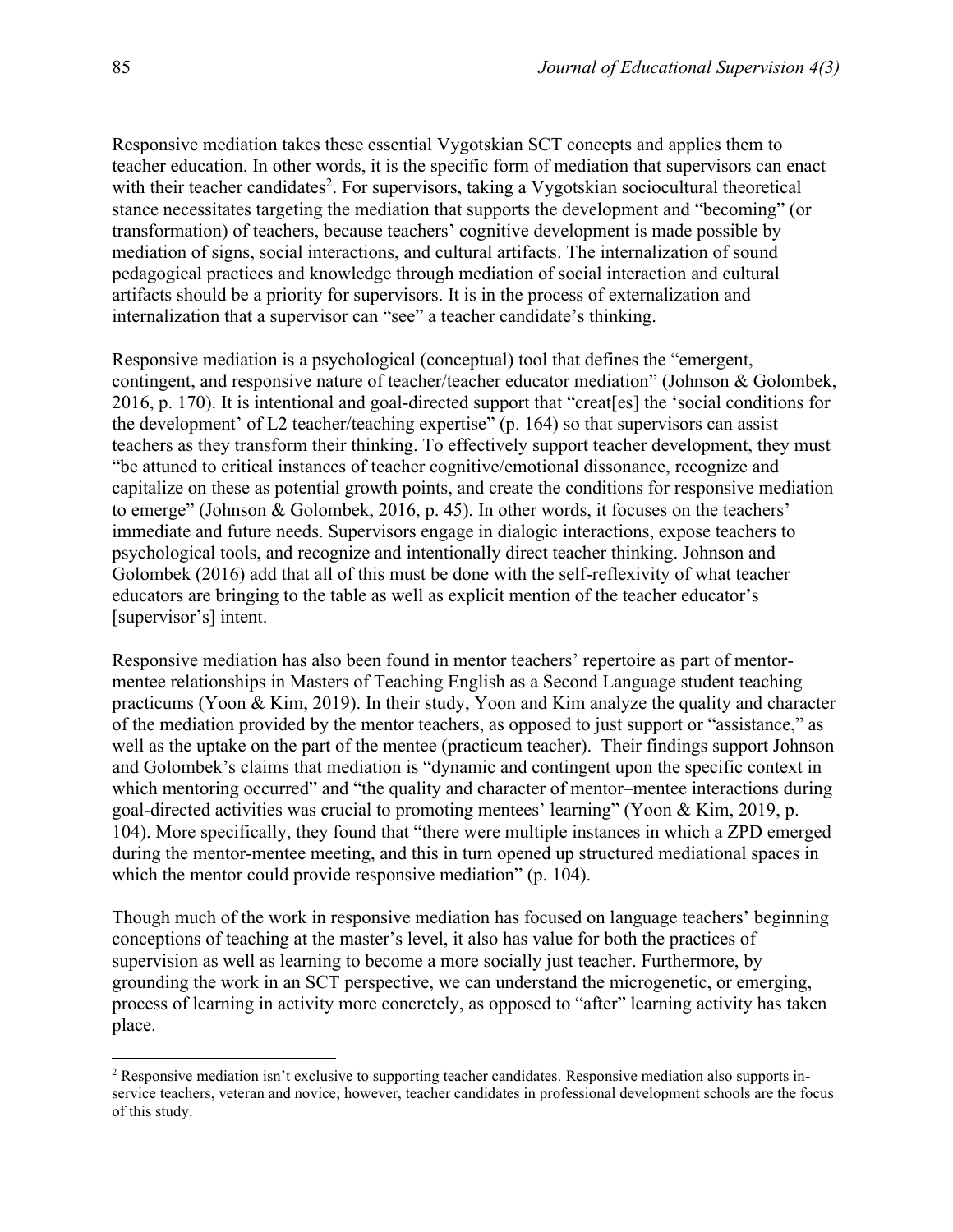## **Methods**

The data presented in this article were analyzed through the concepts of responsive mediation and socially just teaching. This study is zoomed in on one interaction between the supervisor (myself) and just one teacher candidate (Eve) over the course of one post-observation debrief session. The research questions guiding the data analysis are 1) What is the character and quality of the supervisor's responsive mediation of one teacher candidate's development of socially just teaching? And 2) How/what does the teacher candidate take up in the supervisor's responsive mediation?

I enacted the *function*, but not the *role* (Sergiovanni & Starratt, 2002; Nolan & Hoover, 2004) of a supervisor in a long-standing district-wide K-4 professional development school (PDS). In other words, I participated in many of the same activities as the other formal supervisors within the PDS; I co-planned and co-taught in the PDS Spring seminar course that focused on practitioner inquiry, social justice, identity, and teacher leadership. I supervised five PDS teacher candidates bi-weekly. My supervision was in addition to the official supervision by their designated supervisor. The PDS context that I was part of was a learning community that was open to all interested partners. As a graduate student from the PDS's university partner, I was welcomed into the PDS community as a learner and a teacher educator, though my assistantship duties were in a different school-university-community partnership. Throughout the year that this study took place, the teacher candidates readily approached me with questions related to social justice. They also knew that while I was not evaluating them officially, I held the status of a supervisor and had expertise that they valued.

## **Context, Participants, and Data Collection**

This article provides an in-depth analysis of one post-observation debrief session with one PDS teacher candidate, Eve, a White, monolingual, middle-class woman. Eve was placed in a suburban/rural, third-grade classroom in Bridgeview Elementary<sup>3</sup> for her yearlong student teaching experience (August-May). The lesson I observed was in early February. It was a science lesson centered on the question "What kinds of materials will complete the electric circuit?" In our prior debrief, Eve and I had discussed what she wanted me to observe. She was interested in her interaction with two specific students; thus, during the observation, I took fieldnotes on those specific interactions and on what else was happening in the classroom. I returned to Eve's classroom at the end of the day for our debrief. Our debrief lasted for nearly 37 minutes. For the first 19 minutes, we discussed my fieldnotes and observations related to her original concern. Then I suggested to Eve that there were two other social justice-related concerns that we could address if she were interested.

The data analysis that follows addresses one of the social justice issues I had documented in my observation notes and subsequently raised in the debrief: *the school-wide awards system for perfect attendance*. Approximately 10 minutes into my observation of Eve's science lesson, the

<sup>3</sup> 6.3% of students in Bridgeview identify as Asian, 4.7% as Black, 2.9% as Hispanic, 8.1% as two or more races, and the remaining 78.1% identify as White. Bridgeview identifies 12% of students as requiring special education services, 5.5% are classified as English Language Learners, and 27.7% are categorized as economicallydisadvantaged.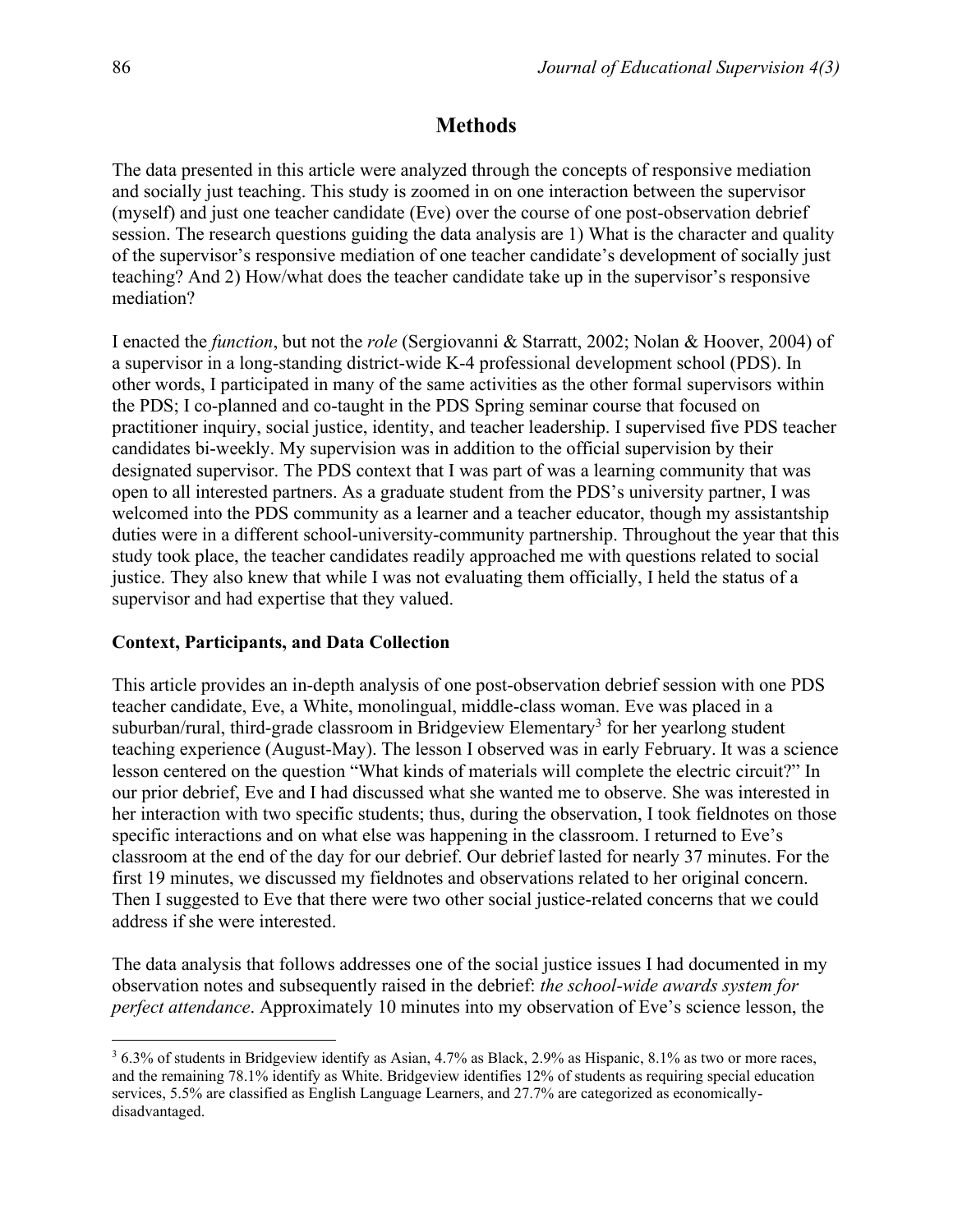building principal entered the room to announce that he had award slips for perfect attendance in January. He called out the names of students who earned an attendance award that month to gather for a photo. The principal comments that Eve and her mentor teacher's class had the second highest attendance record in the school for January. He mentions that the class that has the highest attendance rate has a student with a severe allergy and because they wash their hands constantly at every transition, they are never sick. After award-winning students are showered with praise, the lesson returns to normal.

## **Findings**

What follows are findings from a microgenetic analysis of the debrief conversation on attendance between Eve and me. A microgenetic analysis affords the researcher the opportunity to look for signs of transformation because it is focused on development as it unfolds, *in situ*  (Cross, 2010; Vygotsky, 1978; Wertsch, 1985). In a moment-by-moment analysis, the researcher is able to look for qualitative shifts in the way the teacher candidate is thinking, looking for the genesis of new activity or thinking. A microgenetic analysis is well-suited for supervisors inquiring into when changes in thinking and/or practice emerges in order to reflect upon and improve their practice and better understand specific mechanisms for change.

In this analysis, I identify moments in which Eve demonstrates, and does not demonstrate, qualitative shifts in her thinking of attendance as a social justice issue. I use these moments to analyze the quality and character of my responsive mediation to the extent that it limits and supports Eve's development.

Bolded lines in the excerpt transcript are ones that are central to the excerpt and taken up in the analytical text that follows. Within several excerpts in italicized Times New Roman are summaries of speech that were not included in order to keep excerpts focused; these are primarily classroom and personal anecdotes that Eve uses to think through our discussion. Excerpt 1 begins immediately after I say that I think there is a connection between social justice and the attendance award system, but do not indicate what I think that suggestion might be. I wanted to first offer Eve the opportunity to externalize her thinking about how the two might be connected before I provide her with my answer.

|                | Eve:  | Okay I was gonna say I think about it and I, because I         |
|----------------|-------|----------------------------------------------------------------|
| $\overline{2}$ |       | know where <the principal's=""> coming from because they</the> |
| 3              |       | went to, all the principals went to something over the         |
| 4              |       | summer and they found, this is just from what I've             |
| 5              |       | heard from Dana [Mentor teacher], they found that you          |
| 6              |       | need to be at school to learn to get better grades, to         |
| $\tau$         |       | do better which makes sense because you're coming to           |
| 8              |       | school                                                         |
| 9              | Mean: | Yeah, if you're there, great                                   |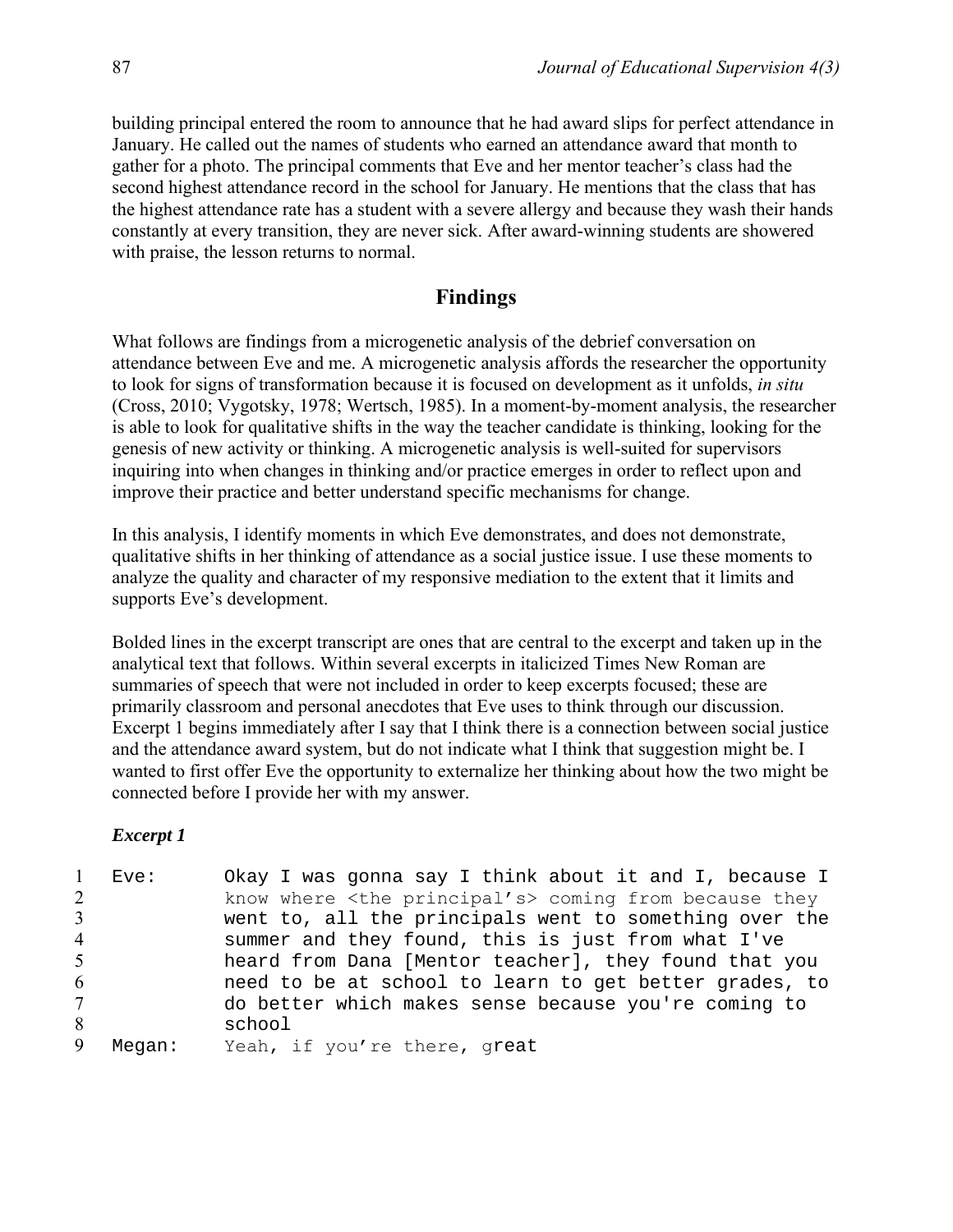| 10 | E:   | like good attendance, great but the giving out like                                 |
|----|------|-------------------------------------------------------------------------------------|
| 11 |      | the PAWS tickets and the attendance slips in front of                               |
| 12 |      | everyone else too. I don't Like what do you-                                        |
| 13 |      |                                                                                     |
| 14 |      | [Omitted: Eve briefly recounts four attendance issues in her class. Two students    |
| 15 |      | went to great lengths to get perfect attendance (including "gaming the system").    |
| 16 |      | Two are often late because of the parents. She hypothesizes that two concerns are   |
| 17 |      | 1) getting to school and 2) that a lot of it rests on the family to get students to |
| 18 |      | school.]                                                                            |
| 19 |      |                                                                                     |
| 20 | E:   | I don't know. If they miss one day of school for a                                  |
| 21 |      | doctor's appointment or to spend time with your fam- I                              |
| 22 |      | don't know. I don't know. I don't know how to feel                                  |
| 23 |      | about it.                                                                           |
| 24 | M:   | And so to complicate things, think about it in                                      |
| 25 |      | reverse. Who has the privilege to stay home from                                    |
| 26 |      | school?                                                                             |
| 27 | F. : | Oh good poi- yeah people who don't have to work.                                    |

This is Eve's first attempt at linking social justice to attendance. On lines 10-12, she states her initial concern with the attendance award system: giving out the slips "in front of everyone else too." In other words, it is not fair that some students are being awarded in front of others who were unable to earn the award. In this exchange, and in her examples, I interpret her understanding that attendance award systems can be inequitable because not every student can earn one (line 12). She attempts to advocate for the students not getting awarded and does not want them to feel badly but is not quite sure in her thinking (lines 15-16). This line of thinking is common when equity work is based in the notion of accepting "diversity" (Gorski, 2009; Picower, 2012). Instead of changing the systems and structures that perpetuate inequalities, an "accepting diversity" approach recognizes inequitable experiences and outcomes, but attempts to reframe them as "differences, not deficits." In this excerpt, Eve is not yet able to externalize that the system of attendance awards and the ideology it is built upon is flawed, I intentionally ask a prompting question (lines 17-19) in an attempt to create cognitive dissonance so that a growth point can emerge. I identified a missing component in Eve's application of social justice, and thus, asked a question to responsively mediate her thinking. This intentional act creates the opportunity for Eve to realize that my question brings a new consideration, as indicated on line 20. By her pausing on line 20 and saying "oh good poi[nt]", her language indicates that this is an angle she had previously not considered and serves to contrast her initial understanding at the start of the excerpt. As a new supervisor, I might not have recognized the power of this question until analyzing the transcription of the debrief at a microgenetic level. It is in this case that we can see my question as a supervisor opened a space for something new.

In Excerpt 2, we see Eve talk through several examples as a way to externalize this new way of thinking. Excerpt 2 begins after Eve extends her thought of "people who don't have to work" (line 20) by talking through two examples of students that have the privilege to stay home because their parents work or because they take extended vacations.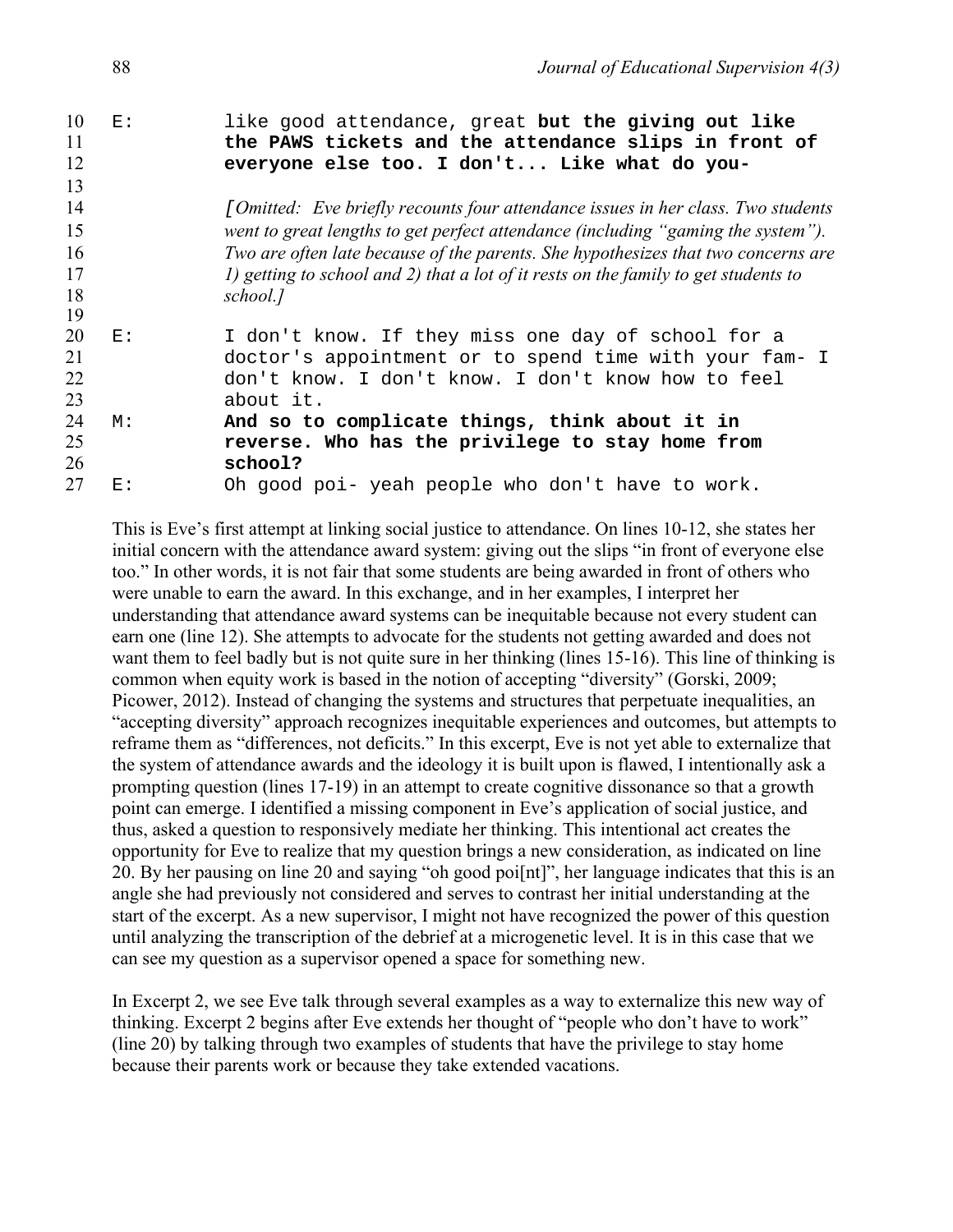#### *Excerpt 2*

|   | l Eve:   | Like these people have a lot of money and they can    |
|---|----------|-------------------------------------------------------|
| 2 |          | stay. My mom was like, "you have to go because I need |
| 3 |          | to go to work every day.                              |
|   | 4 Megan: | I don't have a babysitter. I don't have a nanny. I    |
| 5 |          | don't have a flexible job where I even take care of   |
| 6 |          | the day off.                                          |

*[Omitted: Eve shares an example of one of her student's living in a single parent home and the limits of being able to stay home.]*

 M: So that's what I think is so fascinating about the attendance thing because **it's not just the kids that come from privilege backgrounds that get those. Yeah, but they're also the ones that are able to miss** 

- **school.**  E: Yeah,
- M: It just reminds me of this idea of 'you can't miss work, right?'. You have to be there.
- E: I was just reading about this! I was reading something on Facebook about this yesterday because there are certain jobs that are getting paid barely anything. You have to go to work every day because you need to make a living and they don't. I worked at [Fast Food Chain] for six and a half years and I've never called out sick, and I've gone there with poison ivy all over my arms. I've gone there with strep.

*[Omitted: Eve relates back to hometown friends in the restaurant industry that can't miss work if their kids are sick, can't afford babysitters, etc.]*

| 23 | М: | Yeah, I think we were probably seeing the same                                                                               |
|----|----|------------------------------------------------------------------------------------------------------------------------------|
| 24 |    | articles and same tweets because it's been all over                                                                          |
| 25 |    | the past few days. Making connections to coronavirus <sup>4</sup> ,                                                          |
| 26 |    | where it's, 'Honestly? I can't afford to be                                                                                  |
| 27 |    | quarantined for three weeks. So, if I get corona                                                                             |
| 28 |    | virus, I'm spreading it because yeah, I can't miss                                                                           |
| 29 |    | work for three weeks or I can't pay rent and then                                                                            |
| 30 |    | boom. I'm homeless right?'                                                                                                   |
| 31 | E: | Yep                                                                                                                          |
|    |    | [Omitted: Eve recalls an instance with her and her sister being sick and needing<br>shifts covered without being penalized.] |

 Because this conversation was in early 2020, the term used for what we now call COVID-19 at the time was "coronavirus."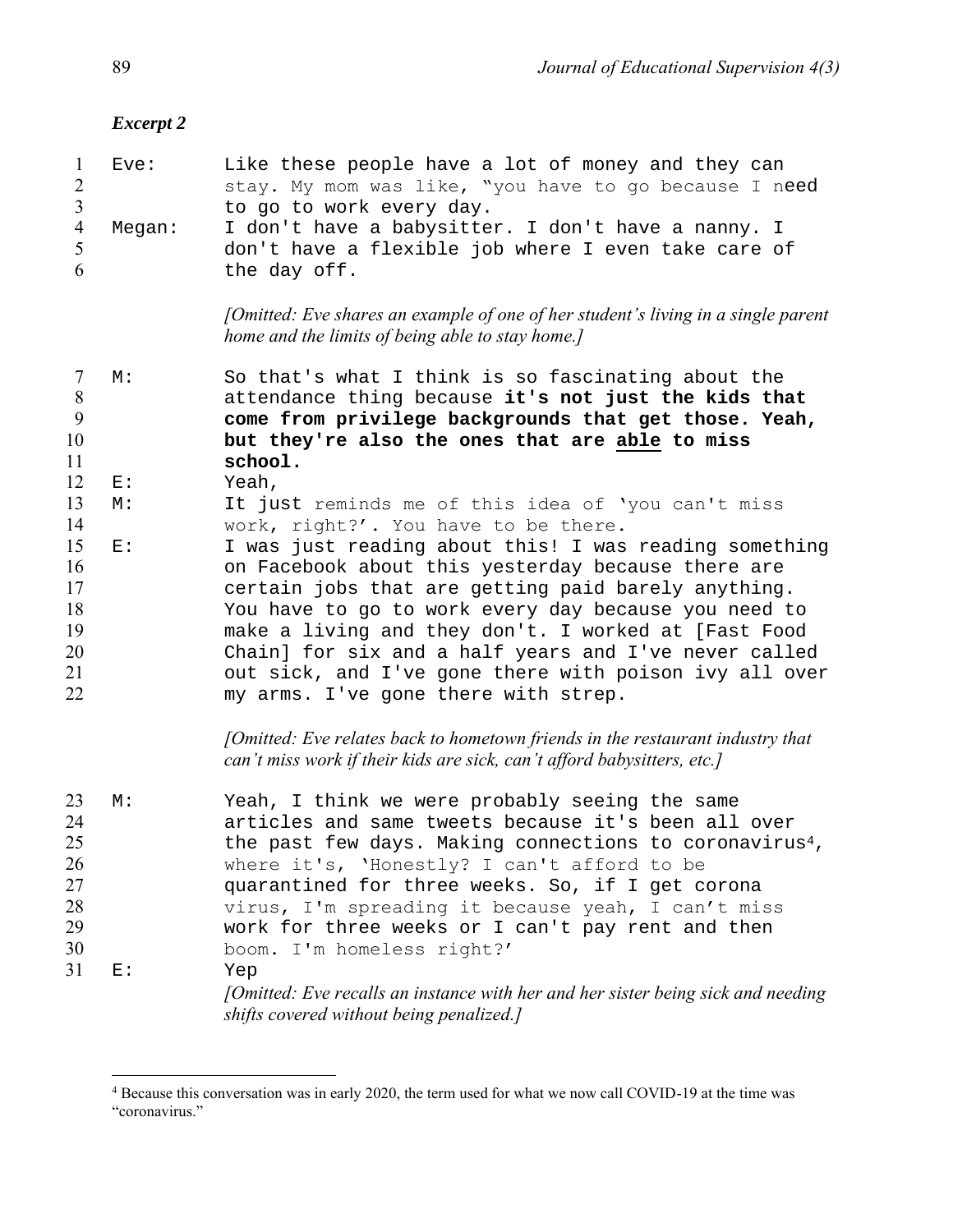#### 32 M: It's just ridiculous.

At this point, Eve has taken up the idea that the attendance system may be immaterial to students who come from privileged backgrounds able to miss school. She contrasts this with her own experiences and recalls her mother telling her "you have to go because I need to go to work every day" (lines 2-3). Her previous understanding was that the only students *not* awarded were the ones that had "less than ideal" home lives. On lines 15-22, we see that she is able to extend the conversation to outside of school, to social media and workplace culture.

Eve and I are co-constructing meaning of the discourses and ideologies we hear in a capitalist society (i.e., you can't miss work). Employees cannot miss work, or they cannot live. Being able to survive is tied to not losing your job(s). You go to work even if you are sick. This belief is indoctrinated in those as young as kindergarten aged. Schooling is compulsory – and for good reason – but awards systems and the evolving rationalizations for requiring students to attend school have shifted. The argument is now more akin to "incentivizing workers" rather than "school as a safe place for development". As Eve provides personal examples (some omitted as related to friends in her hometown and relatives) of not calling in at service industry jobs even when employees are sick, this excerpt marks an initial shift in Eve's thinking as she begins to link the concept of attendance to a critical perspective of work productivity and labor value. However, these connections for Eve might not have been possible if as the supervisor, I hadn't picked up on her line about needing to go to work every day, sympathizing with workers under capitalism, and added the line "It just reminds me of this idea of 'you can't miss work, right?'. You have to be there" (lines 12-13).

## *Excerpt 3*

| 1<br>2<br>3 | Megan: | Yeah, but then we're already teaching that habit and<br>that behavior with kindergarteners. Like starting<br>from, you need to be at school every day and you have |
|-------------|--------|--------------------------------------------------------------------------------------------------------------------------------------------------------------------|
| 4           |        | to learn every single day that you're here and it's-                                                                                                               |
| 5           | М:     | =Yeah there's this contradiction of you have to be at                                                                                                              |
| 6           |        | school every day, but=                                                                                                                                             |
| 7           | Eve:   | =but then there's the teacher                                                                                                                                      |
| 8           |        | telling you=                                                                                                                                                       |
| 9           | M:     | =can't do this thing if you're sick                                                                                                                                |
| 10          | E:     | And me and [Mentor teacher] say stay at home                                                                                                                       |
| 11          | M:     | Yeah                                                                                                                                                               |
| 12          | E:     | If you can stay home, please do, but it's also we                                                                                                                  |
| 13          |        | $don't-$                                                                                                                                                           |
| 14          | M:     | What matters more?                                                                                                                                                 |
| 15          | E:     | Exactly!                                                                                                                                                           |
| 16          | M:     | What is shown to matter more. Yeah.                                                                                                                                |
| 17          | E:     | There's so much that goes into it, uh-huh.                                                                                                                         |

Continuing from the last line in excerpt 2, I bring the conversation back into the classroom in order to make a direct link between what students learn in school and how that is reflected in broader society (lines 1-4). Eve takes up what we have said about workplace culture and school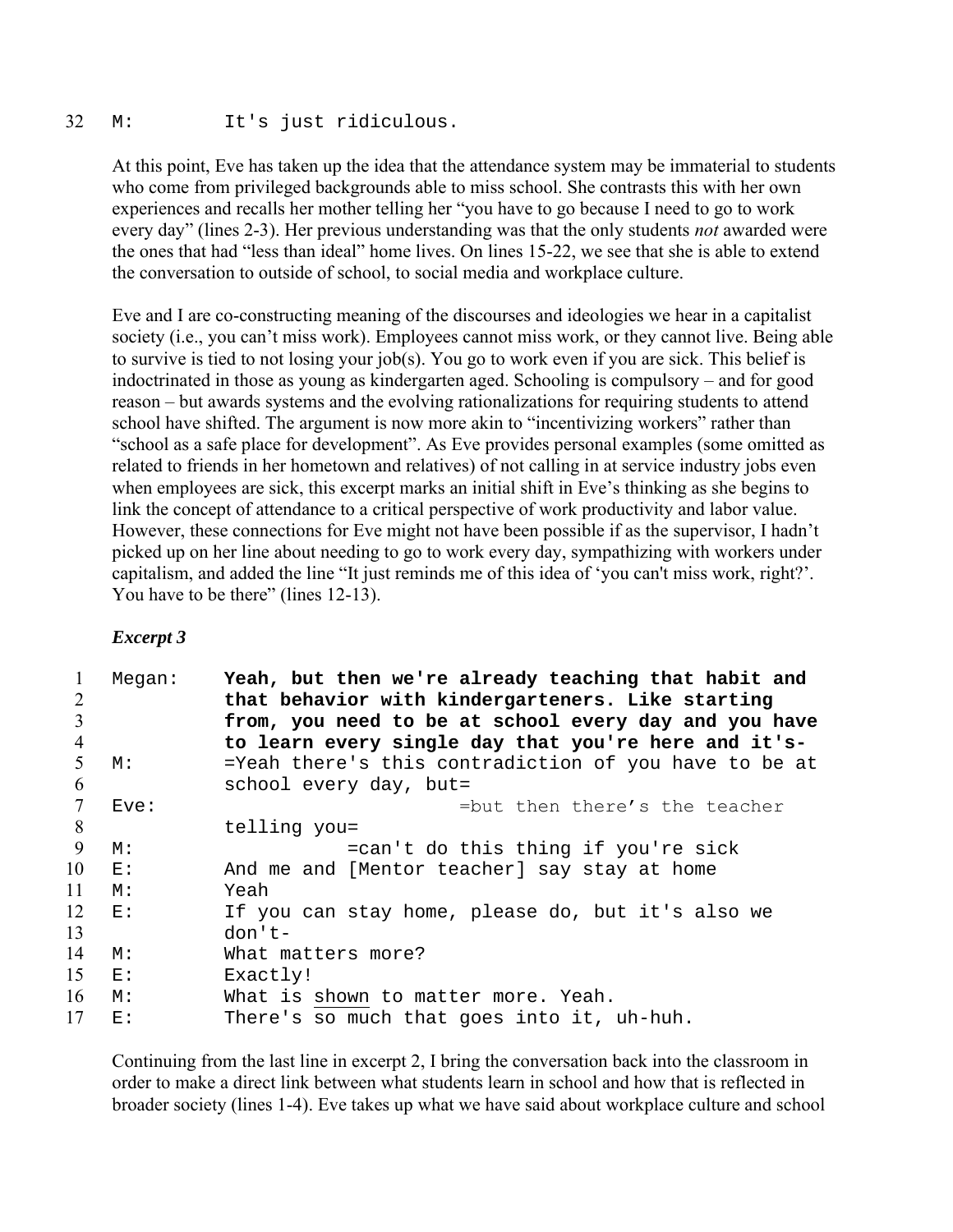culture regarding attendance thus far, and we are aligning in what we perceive to be a contradiction between our (and Eve's mentor teacher's) beliefs about staying home when sick with what both society and schools demand of people. It is in this contradiction that we unpack the ideologies behind the attendance award system and the ideologies we want to inform our policies. On lines 12-13, Eve states the contradiction, "if you can stay home, please do, but it's also we don't-" While her voice trails off after "we don't," we can see that she notices the contradiction but perhaps does not know what to make of it yet. Restating my question "*What matters more?*" to "*What is shown to matter more?*" allows the space for both ideas to be true (stay home when sick vs. don't miss school) while also creating a new "crack" in the façade of a school, at a systemic level, being inherently good and in our students' and society's best interest.

| $\mathbf{1}$   | Megan: | Yeah, now you can tell [the principal] 'Don't give     |
|----------------|--------|--------------------------------------------------------|
| $\overline{2}$ |        | these slips out in my class.' ((sarcastic tone))       |
| $\overline{3}$ | Eve:   | Well I would love to talk- maybe I'll talk to him      |
| $\overline{4}$ |        | about that. I'm just curious what he thinks            |
| 5              | М:     | Or what if there's another- what if it's caring more   |
| 6              |        | about the community than caring about yourself because |
| $\overline{7}$ |        | it's- centered is this individual thing and it's you   |
| 8              |        | as an individual that matters more than your group.    |
| 9              |        | Nobody in your community wants to be sick, so let's    |
| 10             |        | reward things that we're doing daily, personal=        |
| 11             | E:     | $=$ Being                                              |
| 12             |        | safe, yeah                                             |
| 13             | М:     | ((teacher voice)) I caught you washing your hands. I   |
| 14             |        | caught you blowing your nose. I caught you covering    |
| 15             |        | your mouth when you were sneezing.                     |
| 16             | E:     | Yeah                                                   |
| 17             | M:     | ((teacher voice)) What are you doing to help the       |
| 18             |        | community? Oh, you wiped down your table with Lysol    |
| 19             |        | wipes, we're doing our part together as a community.   |
| 20             |        | But if someone's sick, then we know that it's okay and |
| 21             |        | we want them to be better.                             |
| 22             | $E$ :  | Yeah                                                   |
| 23             | М:     | because right now it's like 'Oh you're not allowed to  |
| 24             |        | be sick.'                                              |
| 25             | E:     | Yeah, you're not allowed to be. [FEMALE STUDENT 1],    |
| 26             |        | for example, gets stressed because she can't miss      |
| 27             |        | school because yeah and then they get upset and like   |
| 28             |        | they' re=                                              |
| 29             | М:     | =You are eight years old!                              |
| 30             | E:     | Yeah!                                                  |
| 31             | M:     | You are allowed to be sick yes even at 20-something,   |
| 32             |        | at 30-something. You're allowed to be sick.            |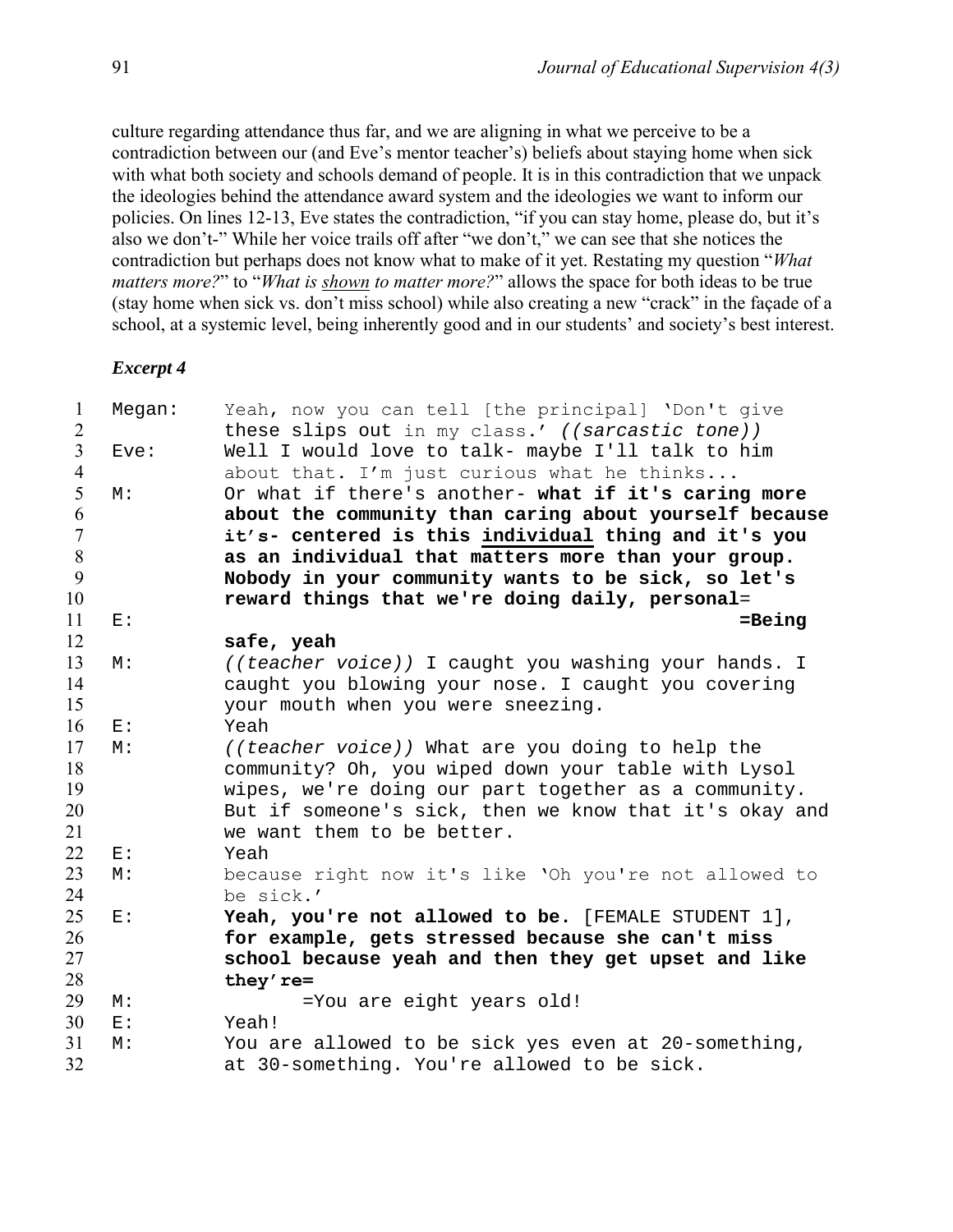This excerpt is key. Recognizing that Eve is now dissatisfied with the current attendance award policy, on lines 1-2, I sarcastically introduce the notion of telling her principal to not give the slips out. While this was not an ideal approach, it opened a space for me to gauge what sort of action steps Eve might have been considering. I pick up on Eve's inclination to learn the reasoning behind the attendance award system and her inability to provide a successful interpretation. I decided to interject with a possibility for what it *could be*.

While the mediation up to this point in the debrief has been more implicit, on lines 10-15, I introduce a more explicit understanding of what a socially just interpretation of attendance would look like. I introduce my vision for social justice by building on the concepts of community aid and care as it relates to attendance in an everyday, practical sense.

Eve completes my statement on lines 11-12 with the notion of "being safe" and she expresses agreement throughout; both of which signal that she understands and is in agreement with how I articulated a socially just attendance policy. On lines 13-15 and 17-19, we can see my use of teacher voice to model what a socially just teacher might say related to students being sick and missing school. By co-constructing a new vision and making it as concrete as possible, Eve is able to have an ideal representation, a goal to work towards. Additionally, Eve picks up on my dissatisfaction of the current policy that promotes an ideology of work over health/wellness and recognizes how that policy is negatively affecting students (lines 26-28). This excerpt demonstrates a shift in Eve's interpretation of a just attendance award system – she is no longer trying to advocate for each student to earn an award but critically questioning the function of the award policy and what it is reinforcing to students.

| $\mathcal{L}$ | E: | I'm curious, do all the elementary schools do that or<br>is it just ours?                                                                                                                                                                                           |
|---------------|----|---------------------------------------------------------------------------------------------------------------------------------------------------------------------------------------------------------------------------------------------------------------------|
|               |    | [Omitted: We spend time clarifying the policies at different schools in the district.]<br>Eve evaluates her principal's decision to send out emails to families, but notes it<br>isn't affecting kids, it just "teach[es] them that it's not okay to miss school."] |
| 3             | E: | =I'm really curious. If I could talk to him, I don't                                                                                                                                                                                                                |
| 4             |    | know, yeah just like see what he says.                                                                                                                                                                                                                              |
| 5             | M: | Just figure out like why attendance is important=                                                                                                                                                                                                                   |
| 6             | E: | =the reward                                                                                                                                                                                                                                                         |
| 7             | M: | And why that reward I mean, we used to get perfect                                                                                                                                                                                                                  |
| 8             |    | attendance=                                                                                                                                                                                                                                                         |
| 9             | E: | =that's what I- in elementary school that was my goal,                                                                                                                                                                                                              |
| 10            |    | to get it perfect because we get awards at the end of                                                                                                                                                                                                               |
| 11            |    | the year.                                                                                                                                                                                                                                                           |
| 12            | M: | Exactly. Like I want as many as possible.                                                                                                                                                                                                                           |
| 13            | E: | Yeah and it's cool that you're in school all the time,                                                                                                                                                                                                              |
| 14            |    | but also, I was probably sick some of those days and                                                                                                                                                                                                                |
| 15            |    | should've stayed home, right.                                                                                                                                                                                                                                       |
|               |    |                                                                                                                                                                                                                                                                     |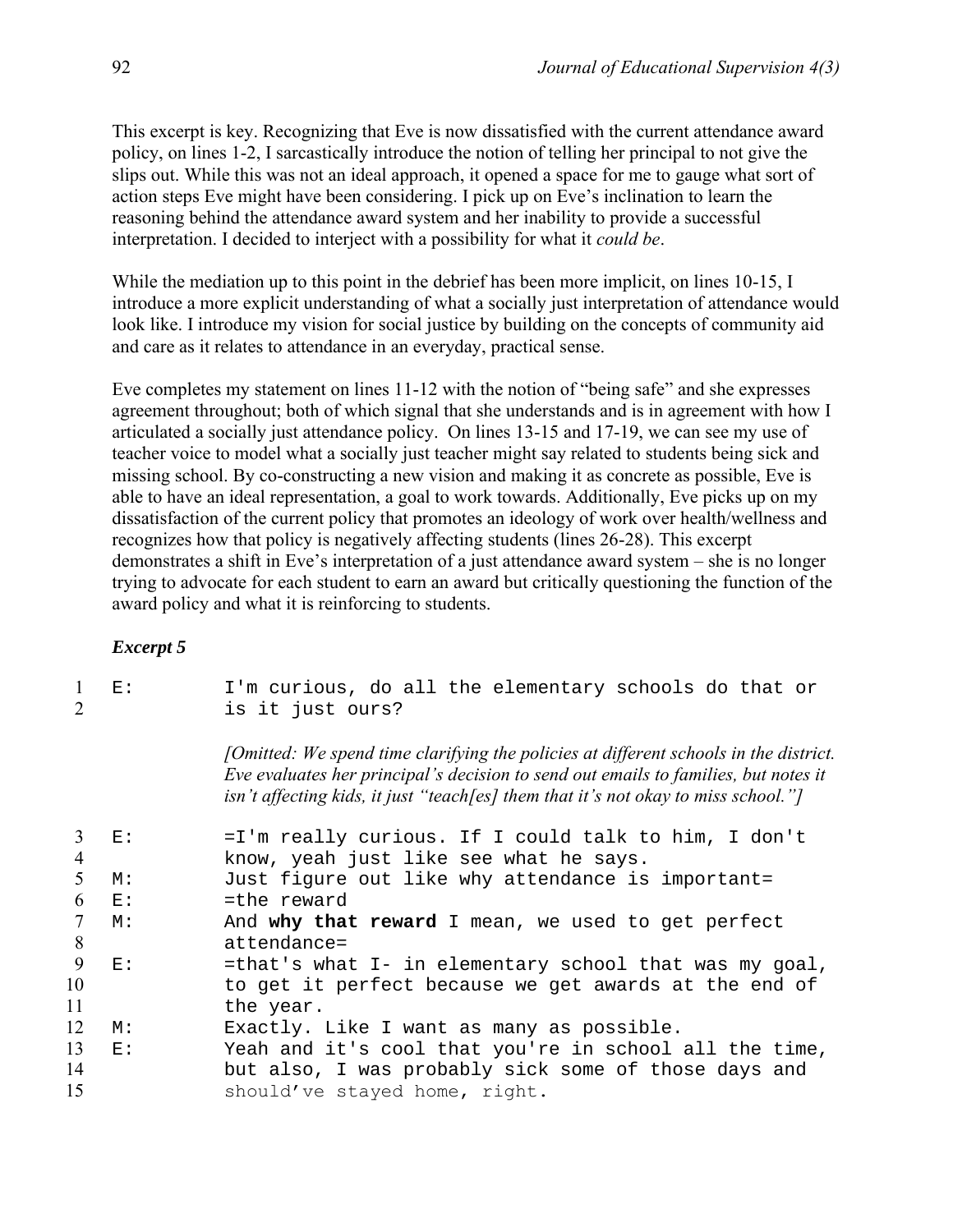| $16 \quad M$ : | Yeah, well it and that's what I think I want us to     |
|----------------|--------------------------------------------------------|
| 17             | keep talking about in seminar. These things that we've |
| 18             | grown up with that we have not questioned for the vast |
| 19             | majority of our lives. We're now realizing it's not    |
| 20             | okay, and how do we push it a little bit? How do we    |
| 21             | change it? You can't just flip the world upside down   |
| 22             | overnight but even recognizing attendance as being an  |
| 23             | issue that privileges certain students or certain      |
| 24             | students are unfairly penalized                        |

Again, Eve questions the intent behind the attendance award system and wishes to seek guidance from her principal. I support her wish to ask the principal, but I also ask her to think on her own experiences as a reminder that the idea of awarding/rewarding "good" attendance is not a new phenomenon. The two of us come together and reminisce on our own experiences with seeking attendance awards, which provides me with the opportunity to explicitly bridge our discussions in the student teaching seminar that I co-taught to the practical activity in the classroom. This post-observation debrief occurred in between Seminar sessions that centered on understanding personal biases and *habitus* (Bourdieu, 1977). As evidenced in the next excerpt, Eve does not take up the discussion of *habitus* or personal biases any further than recognizing past experiences, perhaps indicating that she has not yet internalized the focus of the seminar sessions so far or that she was still focused on imagining a new, more just attendance award system.

| 1              | Eve:   | Yeah.                                                  |
|----------------|--------|--------------------------------------------------------|
| $\overline{2}$ |        | It'd be cool to, in the classroom, to do something. I  |
| 3              |        | like that idea of doing that community kind of thing.  |
| $\overline{4}$ |        | If it was like your table community, you're a little   |
| 5              |        | table community like in our classroom and keep- I      |
| 6              |        | don't want to say keep track of points, but how you're |
| 7              |        | saying like, 'Oh great job for covering your nose or   |
| 8              |        | covering your mouth whenever you cough. Point for blue |
| 9              |        | table and at the end of the month, see who had the     |
| 10             |        | most points? I don't know if that would be?            |
| 11             | Megan: | Yeah                                                   |
| 12             | E:     | I think that'd be kind of cool to do as a community    |
| 13             |        | kind of thing just to even yeah,                       |
| 14             |        | $\cdots$                                               |
| 15             | М:     | Even asking them ((teacher voice)) 'Are you feeling    |
| 16             |        | okay today? Are you feeling a little sick? if you're   |
| 17             |        | feeling a little sick, what can we do? Well, do you    |
| 18             |        | need more water? Let's make sure that [student] is     |
| 19             |        | getting enough water today. Let's check in on him and  |
| 20             |        | be a good neighbor. Be a good friend.'                 |
| 21             | E:     | Yeah. That would be really cool to do.                 |
| 22             | M:     | That's my whole thing. Moving us from individuals to   |
| 23             |        | this collective.                                       |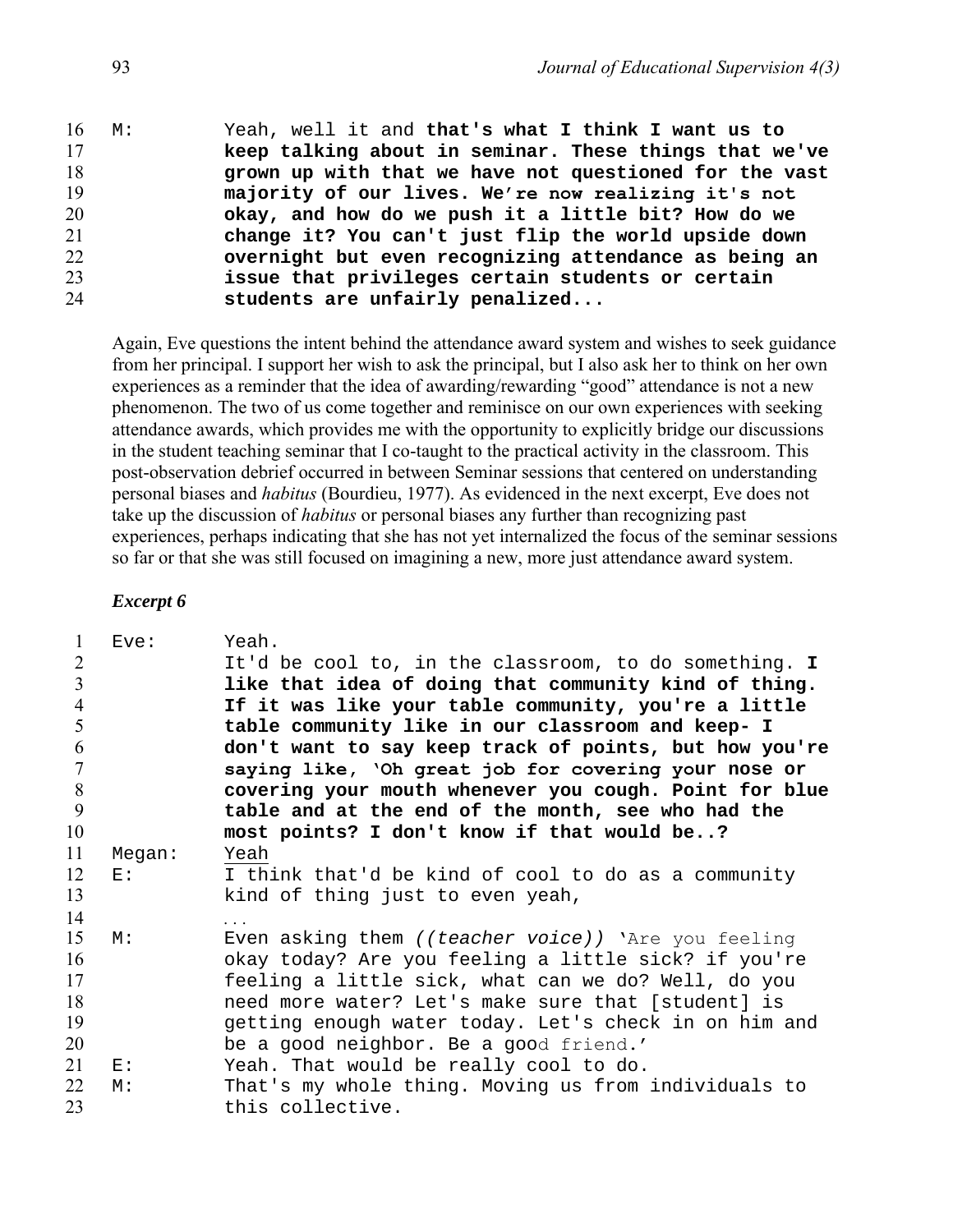| $24$ E:         | Yeah                                               |
|-----------------|----------------------------------------------------|
| $25 \text{ M}:$ | Community of people that care about each other and |
| 26              | support each other together.                       |
| 27 E:           | Yeah.                                              |

In this exchange, Eve has taken up my suggestion from earlier. She might be responding to my question "how do we change it?" It is also clear that she is at the ripening stages of development as she is not entirely confident in what that vision would look like. As shown on lines 2-10, she recognizes that a point system would be similar in competition and external awards/privileges but is not able to externalize an alternative. I again voice an ideal of what that language and policy could sound like. I conclude by reiterating a vision of socially just teaching (lines 22-23 & 25-26). To get to this point, we had to start by problematizing the current attendance award system, ask who the award system is privileging, connect the school policy as a microcosm of greater society, and consider alternatives to the attendance policy at a practical and theoretical level.

## **Discussion**

In this study, I detail how I attempted to provoke a teacher candidate's development of socially just teaching by discussing "everyday" classroom practices as seen through a social justice lens. As such, I analyzed excerpts from approximately 15 minutes of a debrief following my observation of the teacher candidate in a science lesson. This data analysis afforded the opportunity to investigate both the character and quality of my responsive mediation as well as the microgenetic ways in which the teacher candidate takes up my responsive mediation during our debrief.

My responsive mediation of Eve's development in becoming a socially just teacher was dynamic and contingent upon the content and events of the observed lesson. The interruption of the attendance rewards provided the practical, material connections to the theoretical definition of social justice. A different set of circumstances would have led to a different conversation. I opened up a structured mediational space by posing the question of a possible link between social justice and attendance and asked Eve to first share what such a link might be. This allowed me to see what sort of mediation might be needed within her ZPD (e.g., asking one particular question over another). By noticing that Eve's initial connection mirrored a more conservative or "liberal" approach of "celebrating diversity" to social justice work (Gorski, 2009; Picower, 2012), I was able to take Eve's understanding and mediate her growth towards a more "critical" approach to social justice work. To mediate this shift, I started with more implicit feedback (e.g., posing the question "Who has the privilege to stay home from school?" in Excerpt 1) and moved to more explicit feedback (e.g., in Excerpt 4 when I interject with an alternative attendance policy) when it was clear that Eve was not yet able to take up or externalize something beyond what she already knew. Similarly, I did not start by sharing answers or giving solutions, rather Eve and I worked to co-construct meaning over the course of the debrief. In doing so, we can see that my responsive mediation cannot be reduced to a predetermined, lockstep pathway and that it uses the knowledge and skills of the supervisor to guide/promote development by meeting Eve where she was.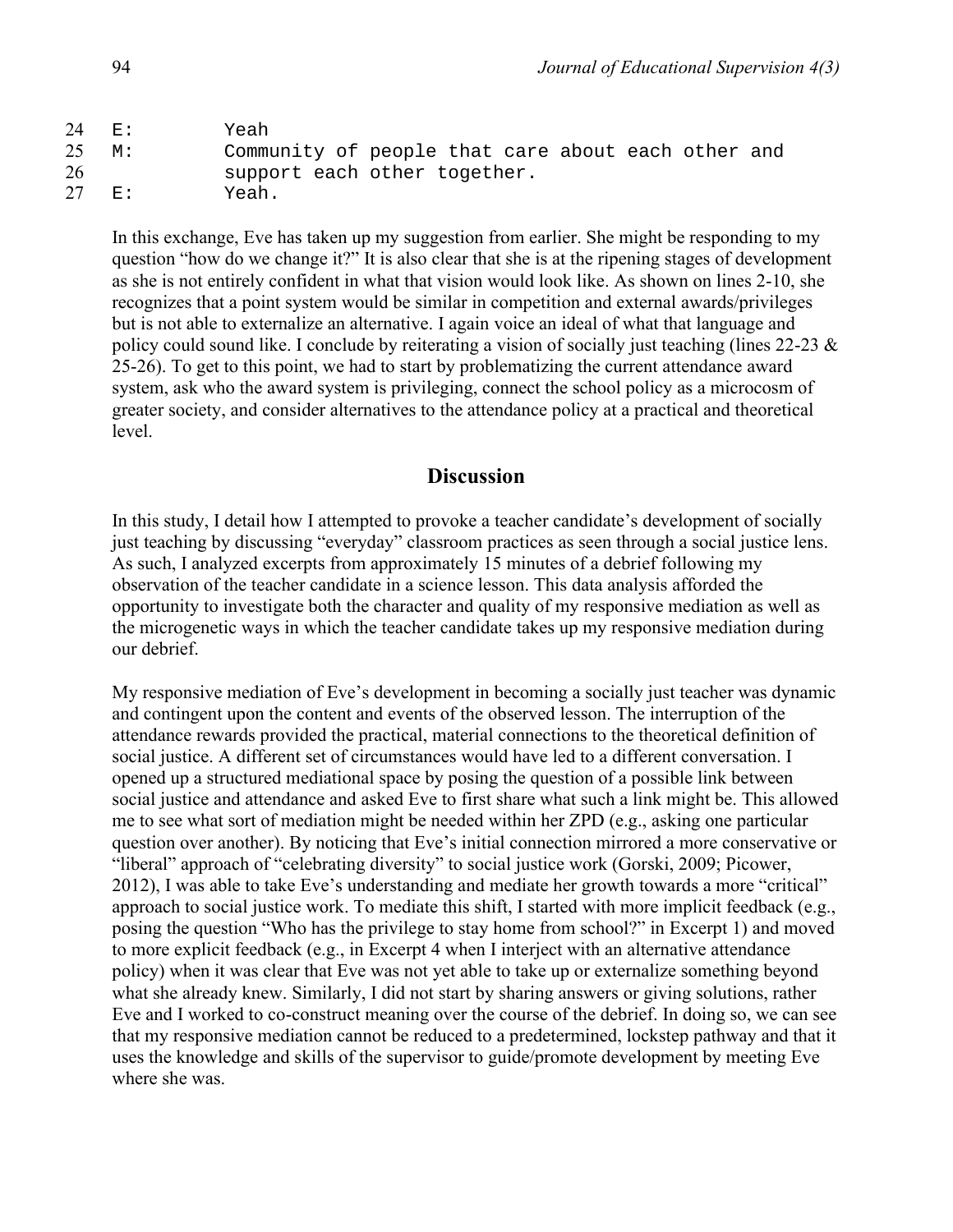Because of the responsive mediation provided, by the end of the debrief, Eve was able to state her preference for an attendance policy that valued community over the individual in favor of community health being the goal and a rejection of reinforcing and rewarding unearned privilege. There is a beginning recognition that individuals' needs should not be prioritized over the community, but in relationship to them. She made connections to broader society and how workplace culture in a capitalist system is analogous to student attendance. Because of the way I engaged Eve and drew on my understanding of social justice as well as my knowledge and skills as a novice supervisor, Eve's language indicates a markedly different conceptualization of attendance as (in)equitable from what she articulated at the start of the debrief. While she is still operating within the current school system (e.g., suggesting table groups get points), her ideological shift indicates the potential for a growing dissatisfaction of the current school system and willingness to seek out alternatives (e.g., excerpt 6, lines 8-10, 12-13) and her expressed hesitation about table groups getting points after suggesting it and then suggesting another alternative. Changing the policies, conditions, and habits of school that actively work against a communal, democratic society is part of a critical pedagogy that teachers supervising for social justice should support their teacher candidates in doing. To this end, Eve demonstrated her desire to speak with her principal. She deferred to her building principal multiple times in our debrief, seeking to understand what his decision-making might have been for the award system. Having the courage to speak out about unjust policies and enact change while developing a more complex vision of social justice in education, is precisely what a socially just teacher candidate should be *learning* to do.

#### **Limitations**

Yet, in spite of this growth and development at the microgenetic level across the debrief, the evidence to which the development extends beyond the debrief is not available. Consequently, there are several limitations to this study. The most significant was that a classroom-based follow-up was not possible. In the week after the observation and debrief, the school district went on Spring Break and before students could return after the break, the school district went remote due to the COVID-19 pandemic. Without follow-up, there is no evidence that can speak to whether or not Eve's practice or thinking about her practice changed as a result, or whether her practice informed her development of understanding socially just teaching in other instances than attendance awards. Furthermore, this was my first semester enacting the functions of a supervisor. I had previously taught undergraduate courses and have been a classroom mentor teacher, but I was a novice supervisor. Because of this, there are missteps and missed opportunities in the data, which speaks to the first research question, the character and quality of my responsive mediation. For instance, my sarcastic response in Excerpt 4 could have been restated; however, Eve does a great job of taking up my sarcastic suggestion and framing it more positively. Yet by analyzing my own practices through the lens of responsive mediation, I am also able to make improvements for future practice.

## **Conclusion**

This paper contributes a nuanced, critical interpretation of socially just teaching. It extends beyond outdated notions of equality and equity, beyond calls for celebration of diversity and more representation. Supervision demands an evolving, more complex understanding of social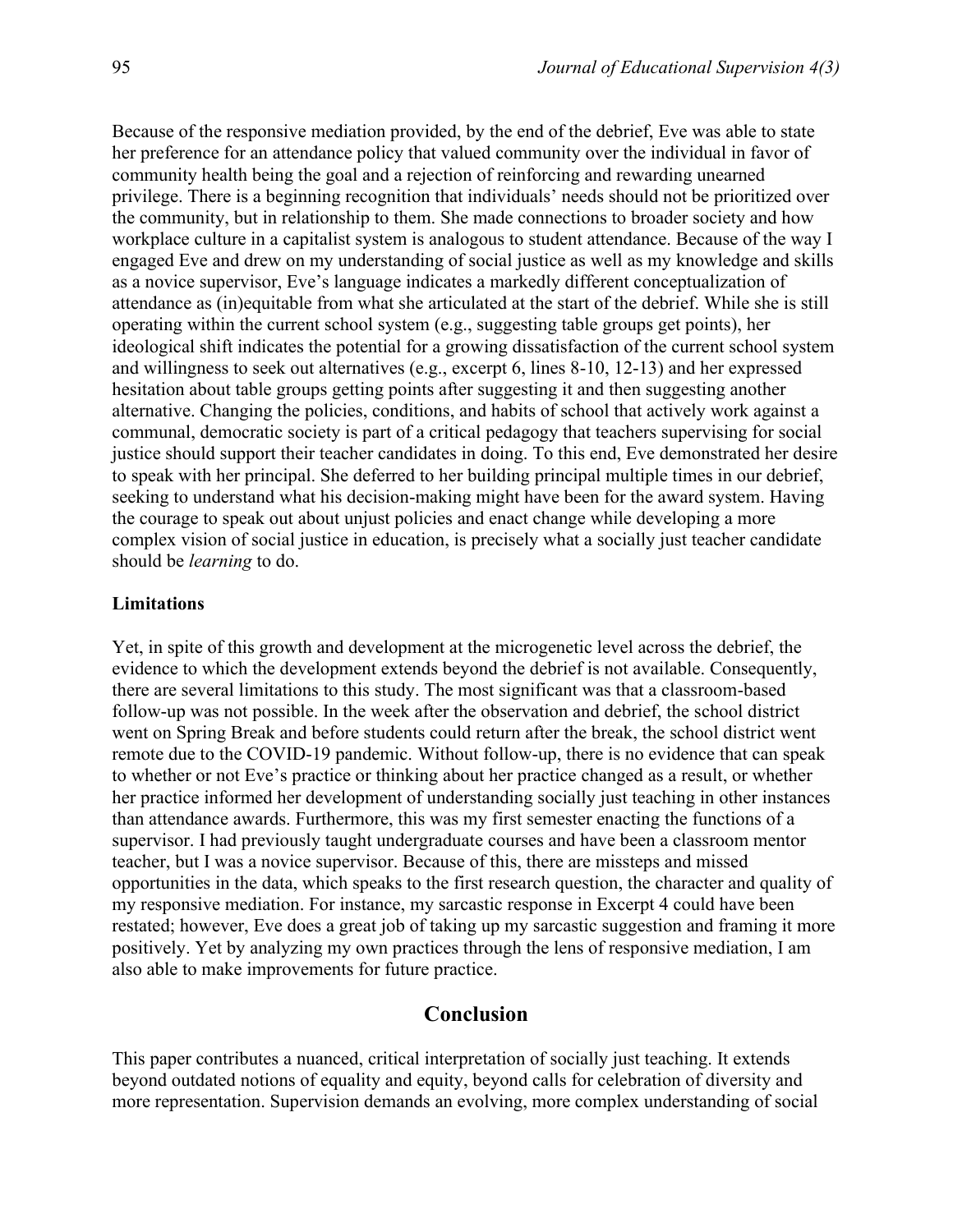justice. My debrief with Eve elicited an evolving stance of socially just teaching that recognizes acts of injustice embedded in the underlying policies of schooling, links current school practices to the neoliberal political economy, examines who has power and privilege in what spaces, and imagines alternatives. Though a conversation on attendance awards may not radically change or abolish systems within the school district in which Eve is a teacher candidate, it indicates a step forward in more socially just teaching and supervision.

This study is poised to contribute uniquely to the field of supervision theoretically, methodologically, and practically. An SCT grounding provides those that enact the role of supervision to "to identify where teachers are and what their potential may be, and then to create structured mediational spaces in which they can reach their potential, transforming themselves in the process" (Johnson & Golombek, 2018, p. 452). In praxis, we can consider responsive mediation as a psychological tool (Johnson & Golombek, 2018) to "examine the quality and character of the dialogic interactions that we set up intentionally and emerge moment-bymoment in our practices" (p. 452). Methodologically, a microgenetic analysis of one's own responsive mediation can both generate new knowledge about the practices of supervision, but also provide novice supervisors an opportunity to study one's own practices, make their work public and open it up to closer scrutiny (Johnson & Golombek, 2018). The findings in this study remind us that supervisors play a crucial role in influencing the thinking and practices of those they supervise. Over a span of only 15-minutes, my responsive mediation created the conditions for Eve to shift in the way she talked about and asked questions of the attendance award policy. This documented shift in such a short period of time can have significant implications when taken in conjunction with the pedagogical skills and pathways of supervisors (Burns & Badiali, 2016, 2018).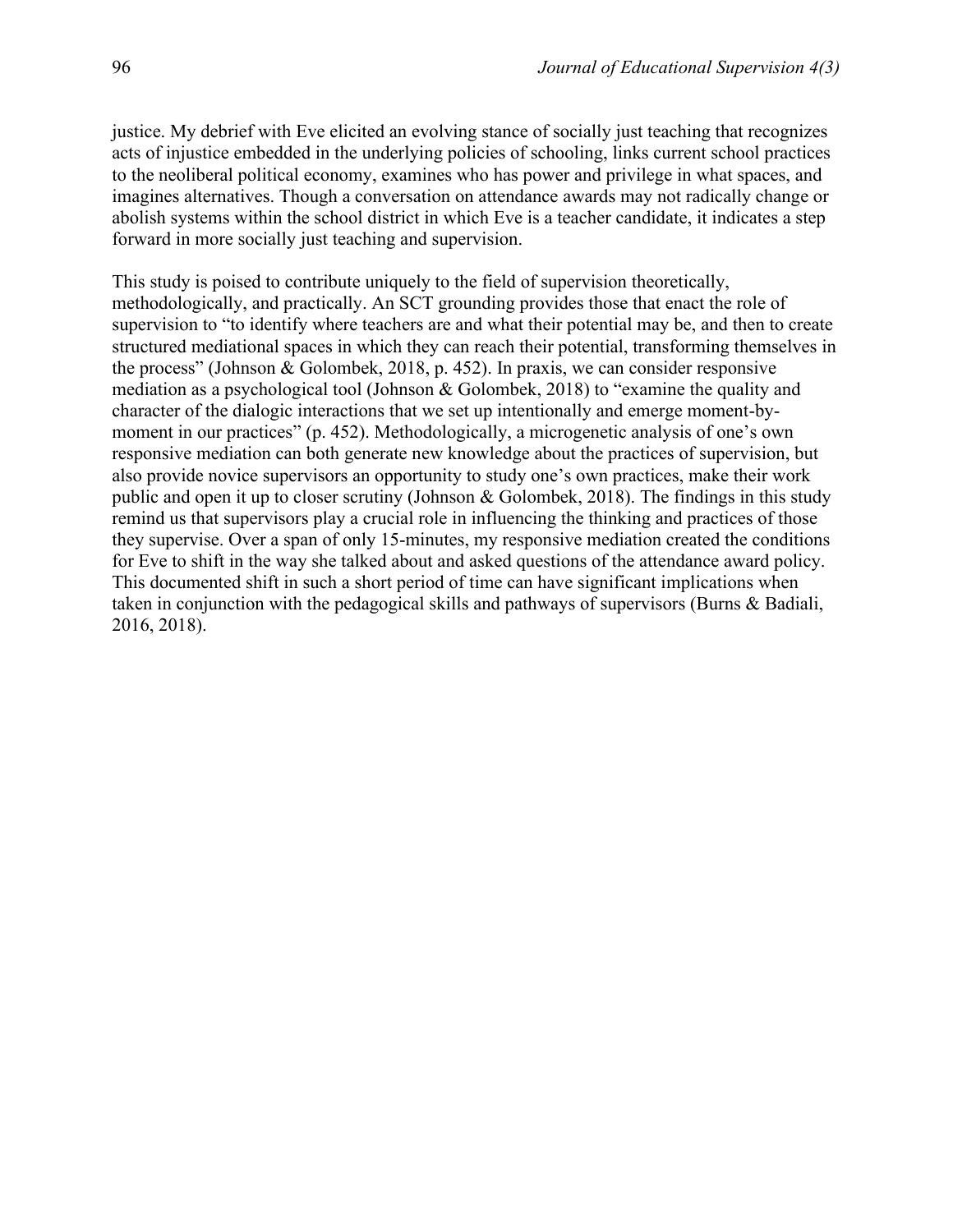## **References**

- Advancement Project (March 2005). Education on lockdown: The schoolhouse to jailhouse track. [https://b.3cdn.net/advancement/5351180e24cb166d02\\_mlbrqgxlh.pdf.](https://b.3cdn.net/advancement/5351180e24cb166d02_mlbrqgxlh.pdf)
- Apple, M. (2004). Creating Difference: Neo-liberalism, neo-conservatism, and the politics of education reform, *Educational Policy, 18*(1), 12-44. <https://doi.org/10.1177/0895904803260022>
- Ayers, W. (2010). Teaching in and for democracy. In D. J. Flinders (Eds.), *Curriculum and Teaching Dialogue* (Vol #12), (pp. 3-10). Information Age Publishing.
- Ayers, W. (2016). "These Children Won't Learn", *Kappa Delta Pi Record, 52*(3), 106-111, <https://doi.org/10.1080/00228958.2016.1191892>
- Banks, J. A. (1993). Approaches to multicultural curriculum reform. In J. A. Banks & C. A. M. Banks (Eds.), *Multicultural education: Issues and perspectives.* (2<sup>nd</sup> ed.). Allyn & Bacon.
- Bettie, J. (2014). *Women without class: Girls, race, and identity.* (2<sup>nd</sup> ed.) University of California Press.
- Block, D. (2018). *Political economy and sociolinguistics: Neoliberalism, inequality and social class*. Bloomsbury Academic, an imprint of Bloomsbury Publishing Plc.
- Bourdieu, P. (1977). *Outline of a theory of practice*. (R. Nice, Trans.). Cambridge University Press. (Original work published in 1972).
- Bourdieu, P. & Passeron, J. (1977). *Reproduction in education, society, and culture*. Sage Publications Ltd. (Original work published in 1970).
- Bowles, S. & Gintis, H. (2011). *Schooling in capitalist America. Educational reform and the contradictions of economic life.* (2<sup>nd</sup> ed.). Haymarket Books.
- Buchanan, R. (2018, October). An ecological framework for supervision in teacher education. Paper presented at the annual meeting of the Council of Professors of Instructional Supervision, Orono, ME.
- Burns, R. W., & Badiali, B. (2016). Unearthing the complexities of clinical pedagogy in supervision: Identifying the pedagogical skills of supervisors. *Action in Teacher Education*, *38*(2), 156-174. <https://doi.org/10.1080/01626620.2016.1155097>
- Burns, R. W., & Badiali, B. (2018). Clinical pedagogy and pathways of clinical pedagogical practice: A conceptual framework for teaching about teaching in clinical experiences, *Action in Teacher Education, 40*(4), 428-446, <https://doi.org/10.1080/01626620.2018.1503978>
- Burns, R. W. & Yendol-Hoppey, D. (2015). Supervision in professional development schools. In S. Zepeda & J. Glanz (Eds.), *Supervision: New perspectives for theory and practice* (pp. 97-128). Rowman & Littlefield.
- Burns, R. W., Jacobs, J., & Yendol-Hoppey, D. (2016). The changing nature of the role of the university supervisor and function of preservice teacher supervision in an era of clinically-rich practice. *Action in Teacher Education, 38*(4), 410-425. <https://doi.org/10.1080/01626620.2016.1226203>
- Costa, A. L., & Garmston, R. J. (2016). *Cognitive coaching: Developing self-directed leaders and learners* (3rd ed.). Rowman & Littlefield.
- Cross, R. (2010). Language teaching as sociocultural activity: Rethinking language teacher practice. *The Modern Language Journal, 94*(3), 434-452. <https://www.jstor.org/stable/40856177>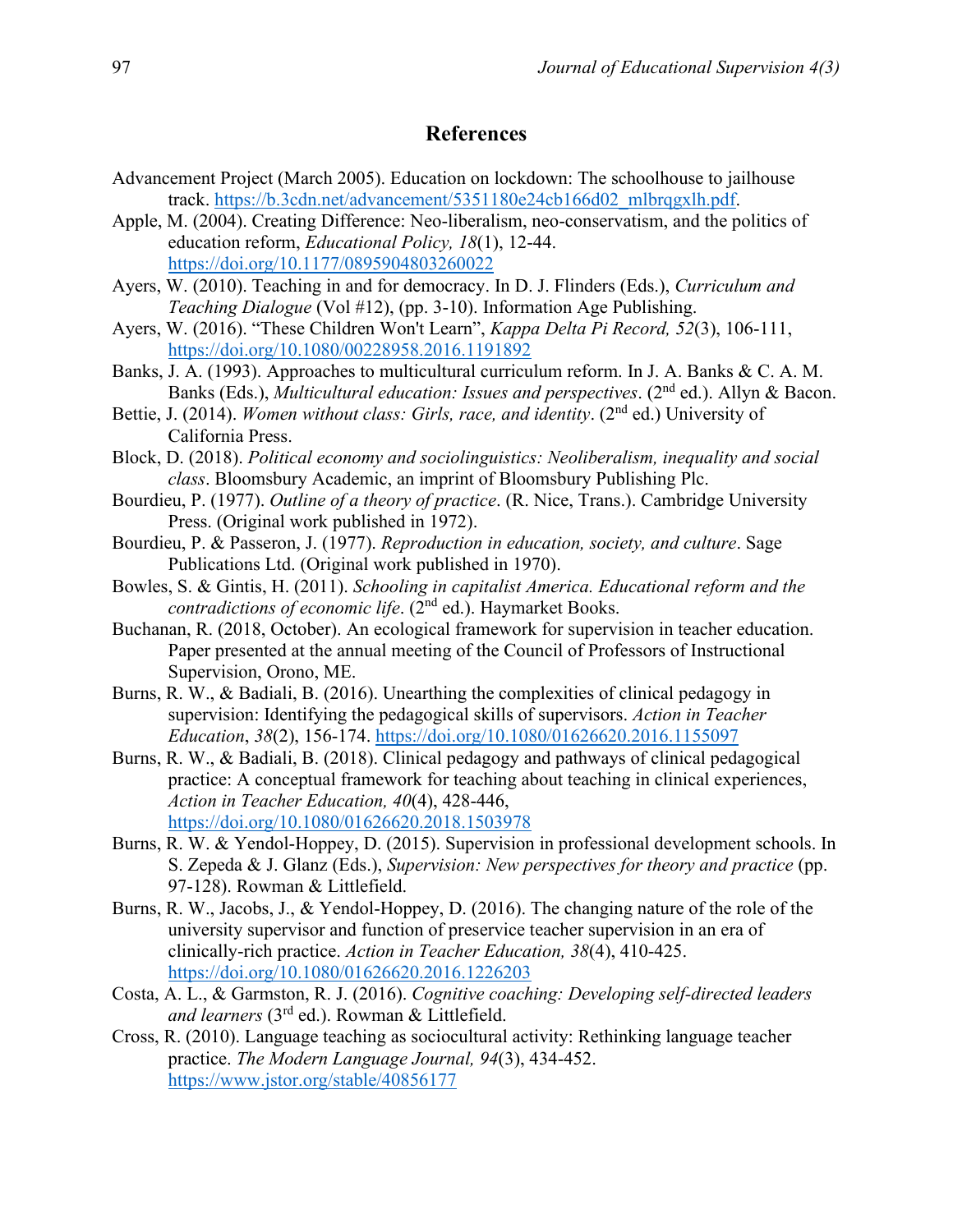- Delpit, L. D. (2012;2013;). "*Multiplication is for white people": Raising expectations for other people's children*. New Press.
- Dyches, J., & Boyd, A. (2017). Foregrounding equity in teacher education: Toward a model of social justice pedagogical and content knowledge. *Journal of Teacher Education, 68*(5), 476-490.<https://doi.org/10.1177/0022487117705097>
- Freire, P. (1970). *Pedagogy of the oppressed.* Continuum.
- Glanz, J. (2006). *Instructional leadership*. Corwin Press.
- Glanz, J., & Hazi, H. M. (2019). Shedding Light on the Phenomenon of Supervision Traveling Incognito: A Field's Struggles for Visibility. *Journal of Educational Supervision, 2* (1). <https://doi.org/10.31045/jes.2.1.1>
- Glanz, J., & Zepeda, S. J. (2016). *Supervision: New perspectives for theory and practice*. Rowman & Littlefield.
- Glickman, C. D., Gordon, S. P., and Ross-Gordon, J. M. (2014). *SuperVision and instructional leadership: A developmental approach.* (9<sup>th</sup> ed.). Pearson Education, Inc.
- Gorski, P. C. (2009). What we're teaching teachers: An analysis of multicultural teacher education coursework syllabi. *Teaching and Teacher Education 25*, 309-318. <https://doi.org/10.1016/j.tate.2008.07.008>
- Haberlin, S. (2019). Something always works: A self-study of strengths-based coaching in supervision. *Journal of Educational Supervision, 2*(1), 38-57. <https://doi.org/10.31045/jes.2.1.3>
- Hannah-Jones, N., In Elliott, M., Hughes, J., Silverstein, J., New York Times Company, & Smithsonian Institution. (2019, Aug. 14). *The 1619 project: New York Times magazine.*  Retrieved from [https://www.nytimes.com/interactive/2019/08/14/magazine/1619](https://www.nytimes.com/interactive/2019/08/14/magazine/1619-america-slavery.html) [america-slavery.html](https://www.nytimes.com/interactive/2019/08/14/magazine/1619-america-slavery.html)
- Hemez, P., Brent, J. J., & Mowen, T. J. (2019). Exploring the school-to-prison pipeline: How school suspensions influence incarceration during young adulthood. *Youth Violence and Juvenile Justice, 18*(3), 235-255.<https://doi.org/10.1177/1541204019880945>
- Jacobs, J. (2006). Supervision for social justice: Supporting critical reflection. *Teacher Education Quarterly, 33*(4), 23-39. <http://www.jstor.org/stable/23478869>
- Jacobs, J., Beck, B., & Crowell, L. (2014). Teacher leaders as equity-centered change agents: Exploring the conditions that influence navigating change to promote educational equity. *Professional Development in Education, 40*(4), 576-596. <https://doi.org/10.1080/19415257.2014.896272>
- Jacobs, J. & Casciola, V. (2016). Supervision for social justice. In S. Zepeda & J. Glanz (Eds), *Supervision: New perspectives for theory and practice* (pp. 221-240). Rowman & Littlefield.
- Johnson, K. E. & Golombek, P. R. (2016). *Mindful L2 teacher education: A sociocultural perspective on cultivating teachers' professional development.* Routledge.
- Johnson, K. E. & Golombek, P.R. (2018). Making L2 teacher education matter through Vygotskian-inspired pedagogy and research. In J. P. Lantolf, M. E. Poehner, & M. Swain (Eds), *The Routledge handbook of sociocultural theory and second language development* (pp. 443-456). Routledge.
- Johnson, K. E., & Golombek, P. R. (2020). Informing and transforming language teacher education pedagogy. *Language Teaching Research, 24*(1), 116-127. <https://doi.org/10.1177/1362168818777539>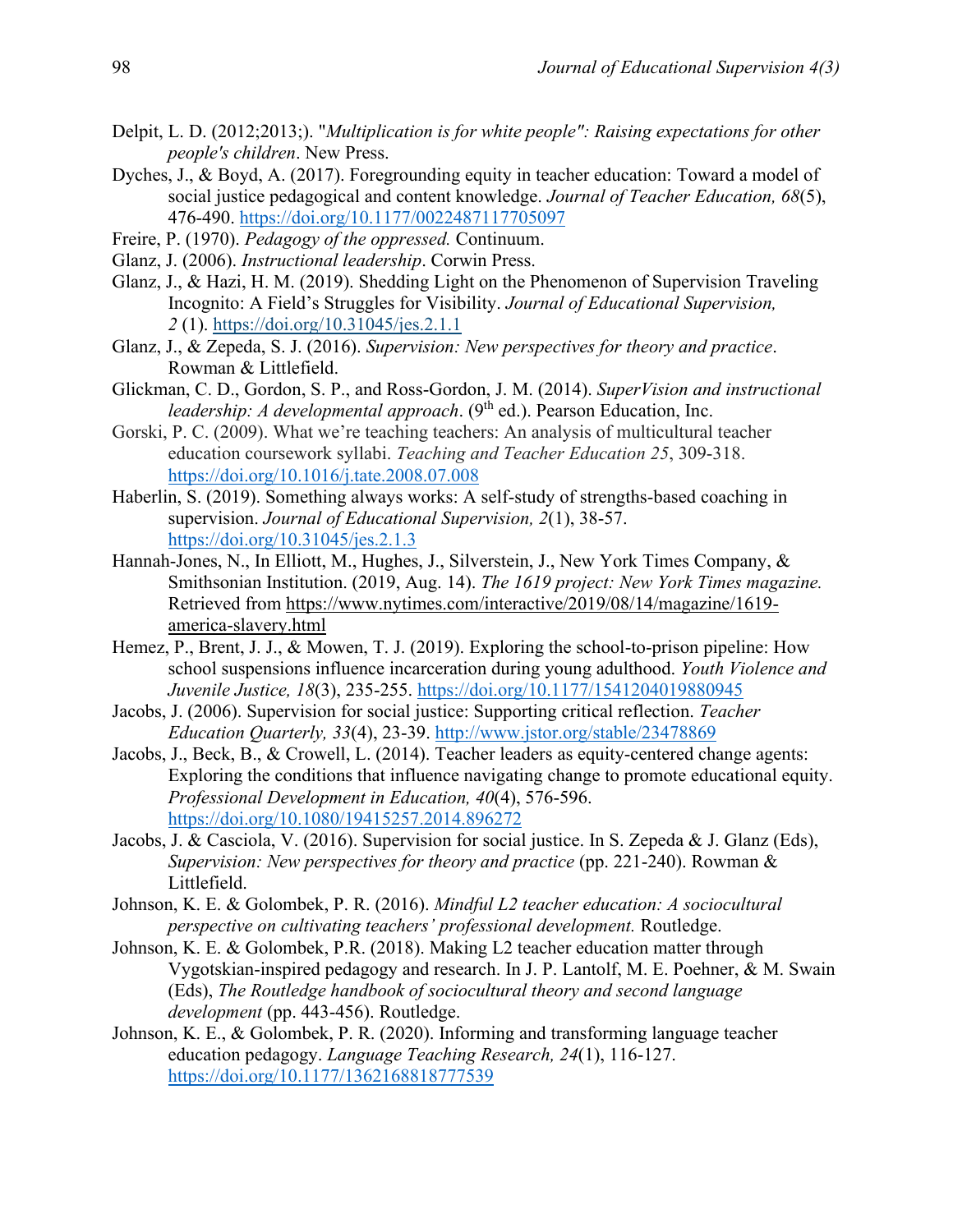- Kirwan Institute (2012). Structural racialization. A systems approach to understanding the causes and consequences of racial inequity. Retrieved from: [http://kirwaninstitute.osu.edu/research/structural-racialization-a-systems-approach-to](http://kirwaninstitute.osu.edu/research/structural-racialization-a-systems-approach-to-understanding-the-causes-and-consequences-of-racial-inequity/#:~:text=At%20the%20Kirwan%20Institute%2C%20we,and%20to%20develop%20policy%20solutions)[understanding-the-causes-and-consequences-of-racial](http://kirwaninstitute.osu.edu/research/structural-racialization-a-systems-approach-to-understanding-the-causes-and-consequences-of-racial-inequity/#:~:text=At%20the%20Kirwan%20Institute%2C%20we,and%20to%20develop%20policy%20solutions)[inequity/#:~:text=At%20the%20Kirwan%20Institute%2C%20we,and%20to%20develop](http://kirwaninstitute.osu.edu/research/structural-racialization-a-systems-approach-to-understanding-the-causes-and-consequences-of-racial-inequity/#:~:text=At%20the%20Kirwan%20Institute%2C%20we,and%20to%20develop%20policy%20solutions) [%20policy%20solutions.](http://kirwaninstitute.osu.edu/research/structural-racialization-a-systems-approach-to-understanding-the-causes-and-consequences-of-racial-inequity/#:~:text=At%20the%20Kirwan%20Institute%2C%20we,and%20to%20develop%20policy%20solutions)
- Kozol, J. (1991). *Savage inequalities: Children in America's schools*. HarperCollins.
- Kozulin, A. (1986). The concept of activity in soviet psychology: Vygotsky, his disciples and critics. *American Psychologist, 41*(3), 264-274. [https://doi.org/10.1037/0003-](https://doi.org/10.1037/0003-066X.41.3.264) [066X.41.3.264](https://doi.org/10.1037/0003-066X.41.3.264)
- Ladson-Billings, G. (1995). Toward a theory of culturally relevant pedagogy. *American Educational Research Journal, 32*(3), 465-491.<https://doi.org/10.2307/1163320>
- Lantolf, J. P., & Thorne, S.L. (2006). *Sociocultural theory and the genesis of second language development.* Oxford University Press.
- Love, B. L. (2019). *We want to do more than survive: Abolitionist teaching and the pursuit of educational freedom*. Beacon Press.
- Lynch, M. (2018). The hidden nature of whiteness in education: Creating active allies in white teachers*. Journal of Educational Supervision, 1*(1).<https://doi.org/10.31045/jes.1.1.2>
- Mette, I. M. (2019). The State of Supervision Discourse Communities: A Call for the Future of Supervision to Shed Its Mask. *Journal of Educational Supervision, 2*(2). <https://doi.org/10.31045/jes.2.2.1>
- Milner IV, H. R. (2020). *Start where you are, but don't stay there: Understanding diversity, opportunity gaps, and teaching in today's classrooms* (2nd ed.). Harvard Education Press
- Moll, L. C., Amanti, C., Neff, D., & Gonzalez, N. (1992). Funds of knowledge for teaching: Using a qualitative approach to connect homes and classrooms. *Theory into Practice, 31*(2), 132-141. <https://www.jstor.org/stable/1476399>
- Nolan, J. F., & Hoover, L. A. (2004). *Teacher supervision and evaluation: Theory into practice*. Wiley.
- Pajak, E. (1993). *Approaches to clinical supervision: Alternatives for improving instruction*. Christopher-Gordon.
- Picower, B. (2012). Using their words: Six elements of social justice curriculum design for the elementary classroom. *International Journal of Multicultural Education 14*(1). <https://doi.org/10.18251/ijme.v14i1.484>
- Powell, J. A. (2013). Deepening our understanding of structural marginalization. *Poverty & Race 22*(5). pp. 3-4, 13. Retrieved from [https://belonging.berkeley.edu/sites/default/files/Sept-](https://belonging.berkeley.edu/sites/default/files/Sept-Oct%202013%20PRRAC%20Disparities%20Article.pdf)[Oct%202013%20PRRAC%20Disparities%20Article.pdf](https://belonging.berkeley.edu/sites/default/files/Sept-Oct%202013%20PRRAC%20Disparities%20Article.pdf)
- Sergiovanni T. J., & Starratt, R. J. (2002). *Supervision: A redefinition*. (7<sup>th</sup> ed.). McGraw-Hill.
- Vygotsky, L. S. (1978). *Mind in society: The development of higher psychological processes.* M. Cole, V. John-Steiner, S. Scribner, & E. Souberman (Eds.). Harvard University Press.
- Vygotsky, L. S. (1934/2012). *Thought and Language*. Eugenia Hanfmann, Gertrude Vakar, & Alex Kozulin. (Eds.). The MIT Press.
- Wertsch, J. V. (1985). *Vygotsky and the social formation of mind*. Harvard University Press.
- Willey, C., & Magee, P. A. (2019). Whiteness as a Barrier to Becoming a Culturally Relevant Teacher: Clinical Experiences and the Role of Supervision. *Journal of Educational Supervision, 1*(2).<https://doi.org/10.31045/jes.1.2.3>